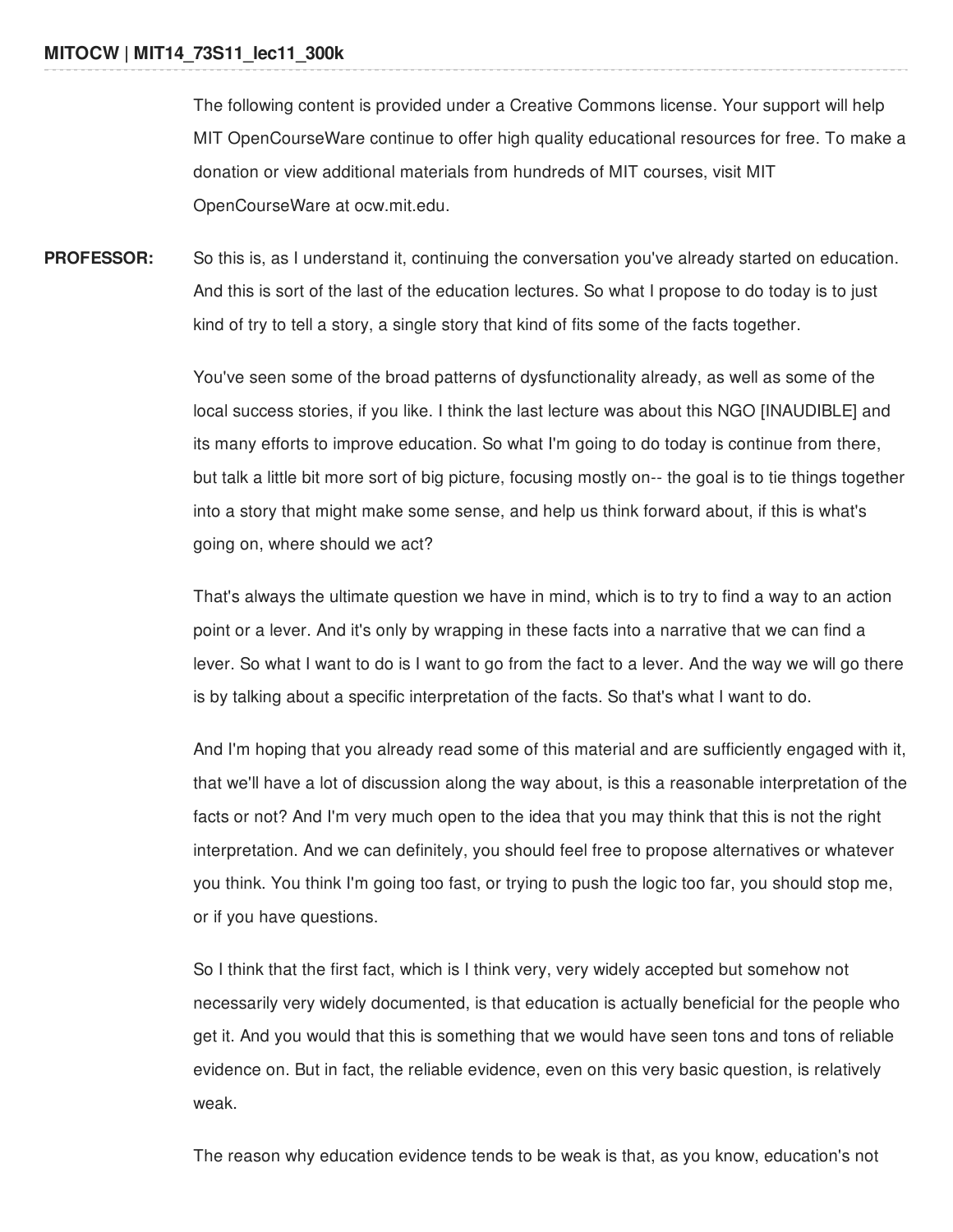like taking a medicine. The nice thing about taking medicine is that I take a medicine. A week later, I'm better. Education is something that has action at a distance. It's like something that I get educated today and tomorrow and day after, the day after that. And then distant future, I get a job, and that's where it benefits me.

So that sort remoteness of it is actually part of the reason why it's hard to find good evidence for education. You need to have a data set where you saw who got educated today, and what happened to their salaries' 20 years later. And that's not always easy to find, for obvious reasons. You might imagine that you do need to track people in some way.

So that's why there's not much evidence. The evidence that there is, a significant part of it comes from countries like the US, where the evidence is very clear. Education seems to have a clear and relatively high, stable rate of return. Hasn't changed very much over time. And a few studies like the one from Indonesia which also find the same thing, and actually find, surprisingly, relatively similar rates of return on education.

The benefits of education in Indonesia seem to be similar to that in the US. And that's something that, when it came out, was rather surprising to people. Why would it be surprising? What would you have expected?

**AUDIENCE:** I don't know, that education here might be better or something.

- **PROFESSOR:** Right. So you could imagine that it would be-- education in the US has higher quality, so maybe the returns would be higher in the US. Anybody want to suggest a reason for the opposite?
- **AUDIENCE:** Education in the US is more expensive.
- **PROFESSOR:** That's an excellent point. But primary education is what we're talking about right now. So that's not very expensive, right? It's mostly free.
- **AUDIENCE:** If everyone in the US has an education, [INAUDIBLE].
- **PROFESSOR:** Absolutely. The opposite view is that education is scarce in Indonesia. And especially in the early '70s, very few people had primary education. So you might imagine that something that's scarce typically has a higher price. So you might imagine that it would be more rewarding.

So you could imagine it going either way. Turns out, these two effects seem to have cancelled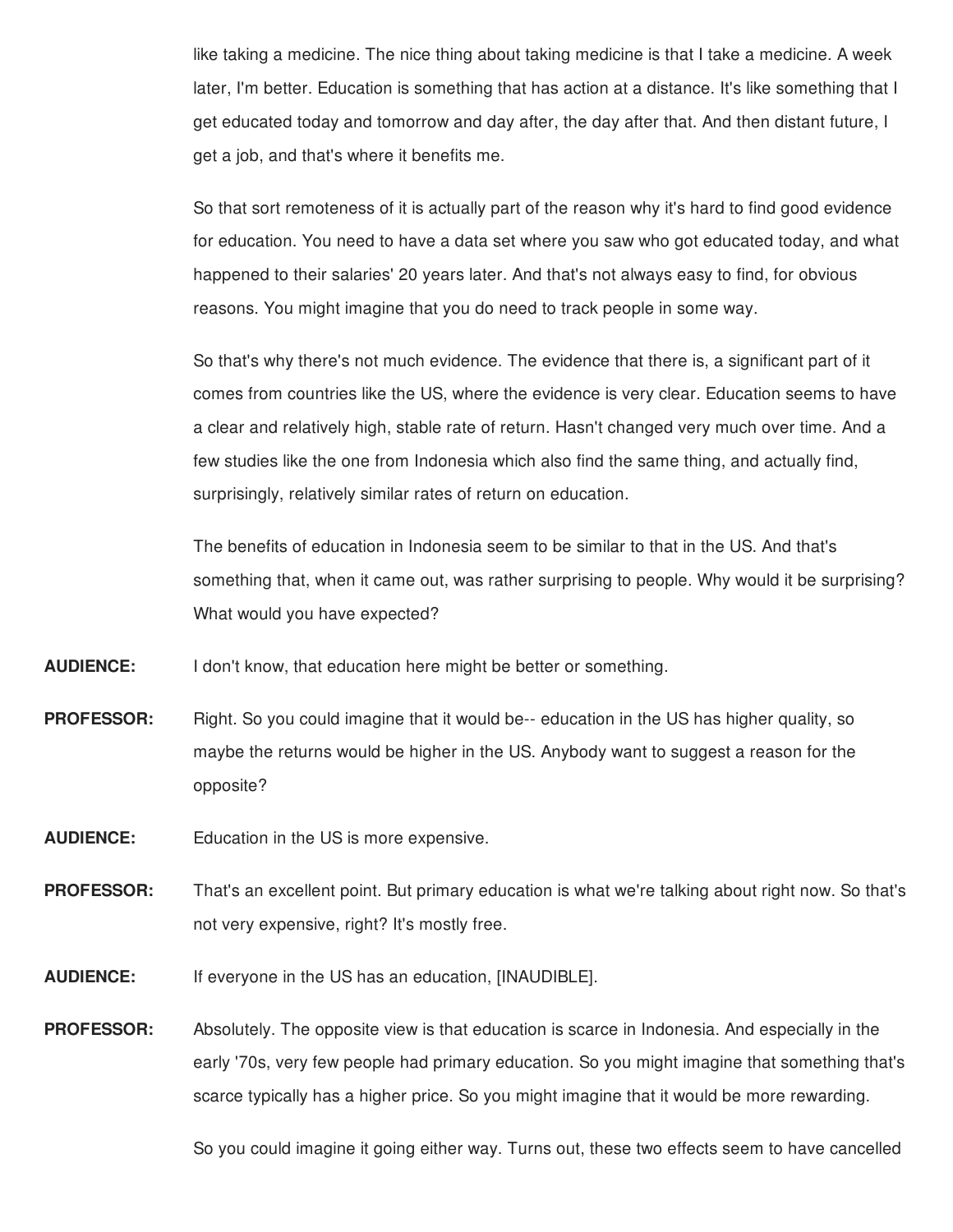out. And you get on net, roughly the same rate on education in the US as you get in Indonesia. But that's all to say that we seem to think that there is-- it's not that there's a huge amount of evidence. But what there is seems pretty consistent and compelling. So I think most people accept the idea that there is a benefit from education.

And then the next question that then arises is if there's a benefit from education, why are people getting such lousy quality? Why isn't it the case that education systems kind of stand up and deliver? If education's valuable, why isn't there a system that supplies it? Why is it that you have all these schools where kids are going and learning nothing?

- **AUDIENCE:** Unlike other investments, one is it's not made by the primary beneficiary. I mean, parents that fundamentally pay for the investment or the government's a case maybe. And the parents paid the lost wages that that child could be earning. The other thing that, unlike other investments, is the returns, like we talked about earlier, are very long-term.
- **PROFESSOR:** So you're saying that one reason why education might be different is the connection between the cost you're paying and the returns you're getting is weak. So maybe the government, I don't really think about the returns. The government wants me to send my children to school. So I send them. But I don't really think about it.

So I don't think of all the returns. I don't make the investments in it. I don't really care about it. It's just something the government wants me to do. And therefore, I don't get benefits. So I'm going to try to suggest evidence that that's not what's going on. But that's exactly right.

One very plausible hypothesis is that this is something that people really, they're not buying education like they buy machines. They're getting education from the government as a kind of gift. And therefore, they don't care about it. So that's one kind of explanation. But that's exactly right. That's one possibility. Let's keep going a bit, and we'll come-- go ahead.

- **AUDIENCE:** Well, one of the things that was written was that they have this mistaken impression that the first few years of schooling have very low returns and that secondary education or university education is where you actually get a meaningful increase. So it gives the most incentive to care about effective education [INAUDIBLE] it's someone they're planning on funding later on.
- **PROFESSOR:** Right. And an alternative view, which we'll come back to and spend some time on, is that people actually don't-- it's not that people don't believe education's valuable. They don't know which part of education is valuable. And that's sort of what you're suggesting.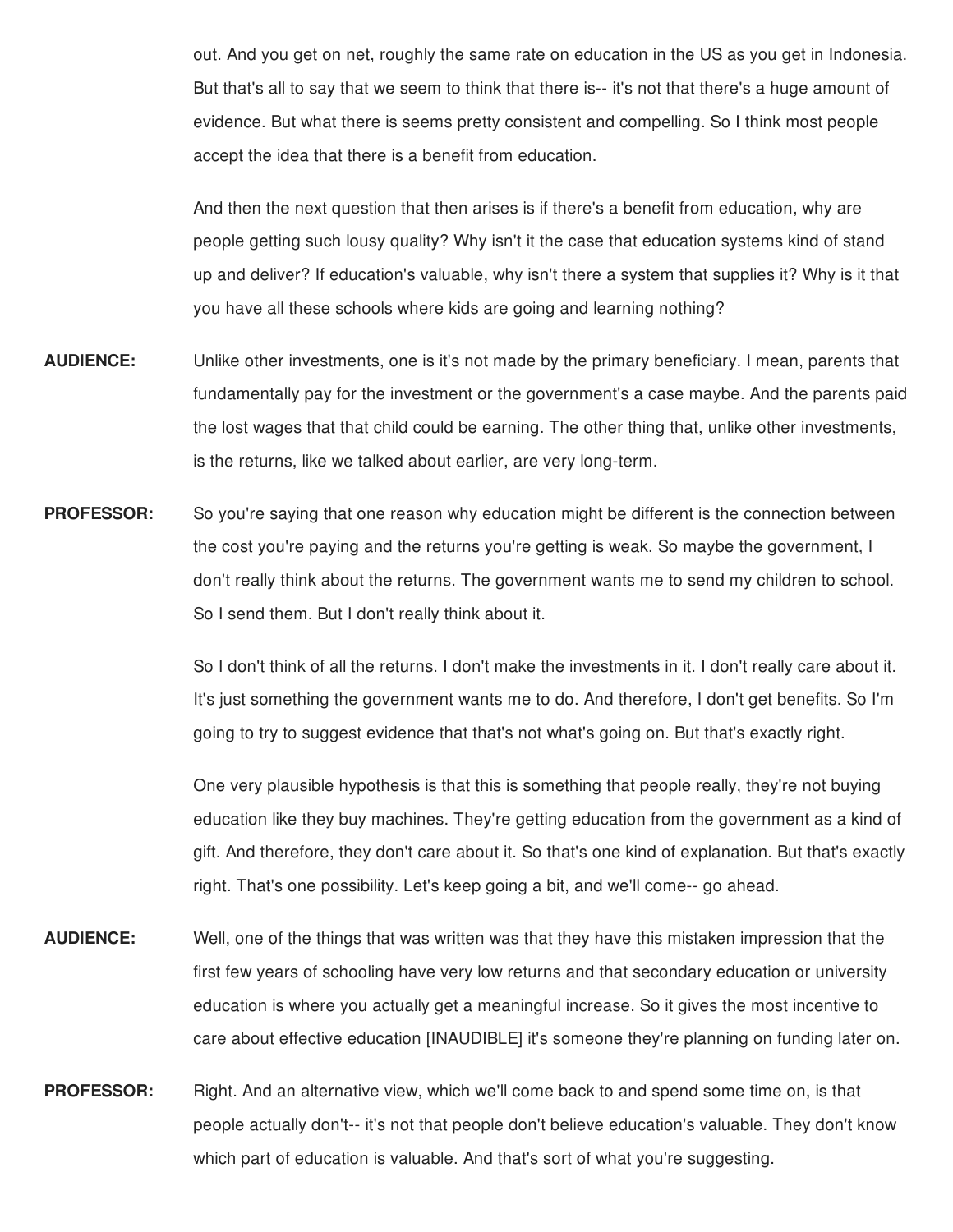- **AUDIENCE:** Question. So we just talked about how, in Indonesia, we saw there were benefits to education. And now we're talking about the education being poor quality. So is the idea that even this poor quality education is still incurring benefits that people aren't realizing, that [INAUDIBLE]?
- **PROFESSOR:** So I think that goes back to the conversation we had a little while ago, which is that we would imagine that in Indonesia, education would be a lot more valuable than in the US. Because there's so much less of it. And you would think that when I'm the first primary educated person in the village, that's much more valuable than being the 2,000th.

Never the less, we don't find high returns in Indonesia. We find comparable to the US. So the idea is, implicitly, that the returns to education are lower in Indonesia partly because the quality is-- actually somebody suggested exactly that, which is that one reason why you might expect lower returns in Indonesia is that the quality is lower. And so I think the concern is education is socially valuable. We want it because there's not many educated people.

On the other hand, maybe the delivery systems are weak. And therefore, it's not worth getting it. So that's a trade off. And the question, if you look at the other evidence, you've already looked at it, it seems like it's hard to imagine somebody who's in fifth grade and can't really read having got much benefit from education.

So our presumption is that at least a significant proportion of the people who are getting to fifth grade without being able to read are not getting anything out of education. They're just going through the motions. So why is it that there are so many people who are going through the motions rather than saying look, why am I wasting my time with this education thing, unless it's worth something to me? That's sort of the question.

And a corollary to that question comes from the fact that, in fact, the Pratham experience suggests, is it's not even that hard to improve quality. It may well be that you could imagine that it's just impossible to improve quality, because kids are very difficult to teach. But in fact, kids are not difficult to teach. The whole Pratham experience is that whenever you have an intervention which sort of provides them with some little bit of extra help and some focused help on what they need, the kids improve fast.

So that makes it even more positing. Because at some level, it's easy to improve them. The kids' education, if you've got a high quality education, that has value. So what's going on? Where's the pipeline broken? Yeah.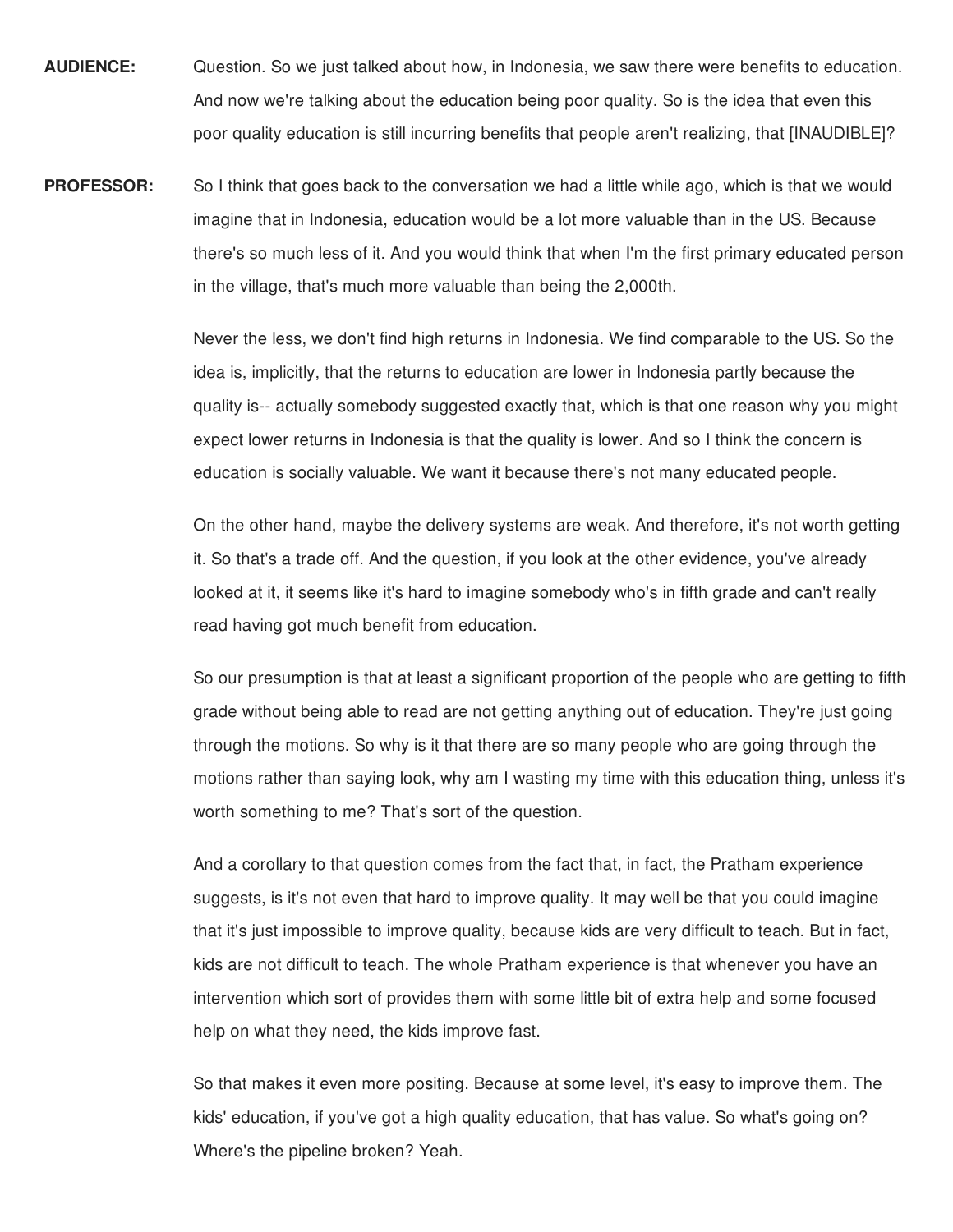- **AUDIENCE:** [INAUDIBLE] education focused on all levels of students, [INAUDIBLE]. So it's not geared to the basic needs that each student needs?
- **PROFESSOR:** Yeah. I think that that is part-- we're going to come and try to, in a sense, develop that hypothesis and look at how that can help us explain a whole bunch of different things. So that's exactly the kind of hypothesis that we'll come to. And it's good that we already start hinting at it. But I just want to first frame the question quite sharply.

This seems like education is something that, prima facie, is valuable. And it's not hard to deliver. Those two things are what you've seen. You've seen that it seems valuable. It seems very low quality. So many of you aren't getting anything out of it. And it's easy to make sure that they get something out of it.

Those three facts, how are they sitting together? That's the question. You would think that one of these facts has to give. That's the puzzle. Why is it that this thing that's easy to improve is not being improved, even though improvements will generate large gains. Yeah.

**AUDIENCE:** Maybe it's easy to improve on a small scale, but not so much on a large and consistent scale.

**PROFESSOR:** That's another possibility. Now, part of the reason we emphasize some of the Pratham experience was that large is a relative word. But Pratham operates on a fairly-- like a state in India is often larger than any five countries you would randomly name in the world. So it's not small in any obvious scale of small. That's why we were emphasizing it.

> So if you take five countries at random, the sum of the states, the way they work, would be smaller than this. Because India has so many people. OK. So this is sort of the story that several of you have already hinted at, which is a story that parents have the wrong view of which part of an education is valuable.

So starting point of that is we call it an illusory s-shape. So you know the idea of an s-shape, right? The idea of an s-shape is that when you get a little bit of education that has very little value. And then as I get more and more education, the value of the education I'm getting goes up for a while. And then at some point, presumably, it flattens off. Once you've got your Ph.D., presumably a second Ph.D. isn't worth that much, at least in income terms.

So at some point, it's going to flatten out. So the returns go kind of like that, then like that, and then like that. That's an s. Is that clear, why it's an s? So that idea. One of the hypothesis that I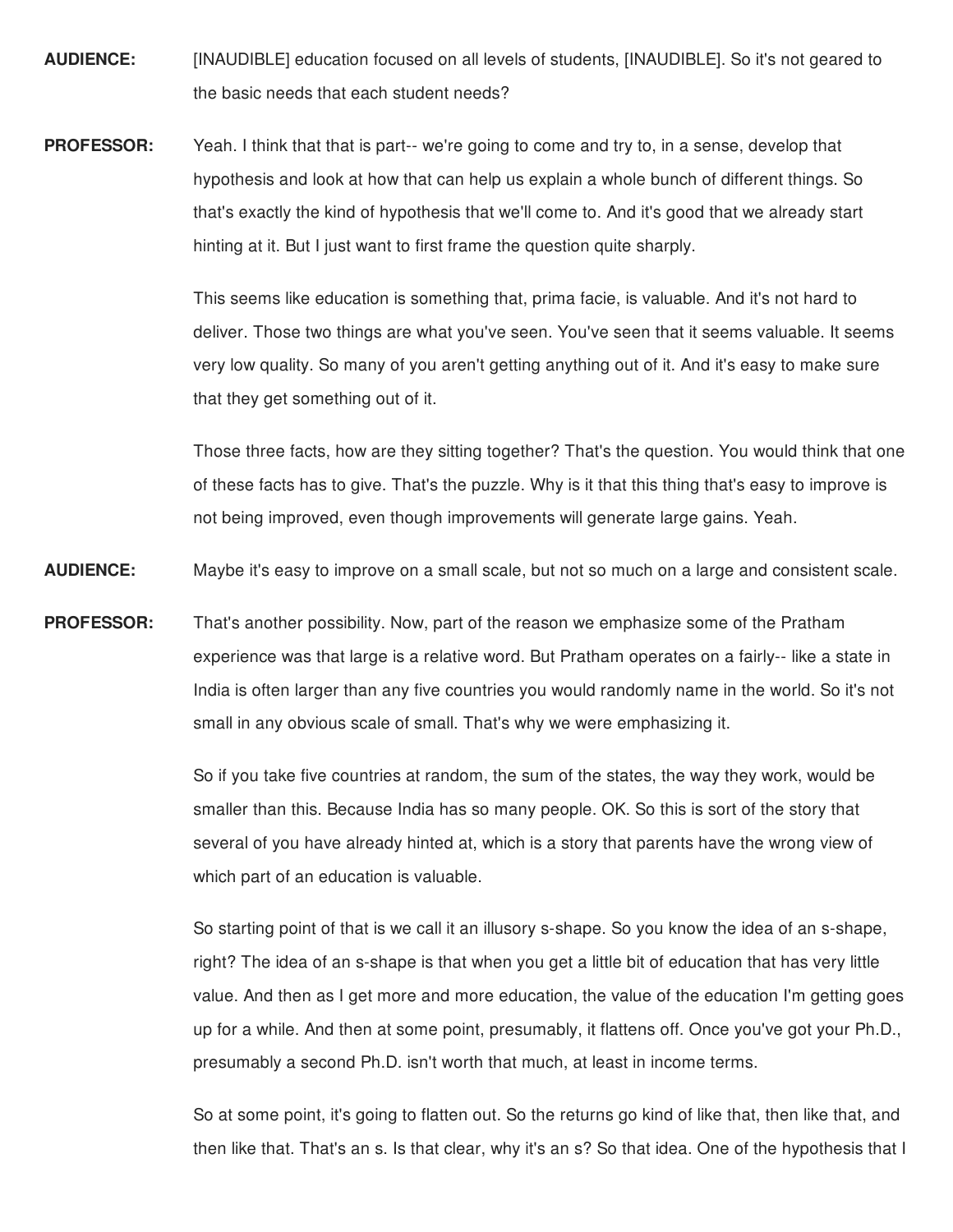think we've been most persuaded by is that parents seem to believe that there is a real jackpot if you get to the end of the education tunnel.

So they think of education as being this tunnel. Once you get into a tunnel, there's nothing good happening for a long time. When you come out of the tunnel, those who manage to come out of the tunnel, which means you get through the whole school system and you graduate from high school, then you get a government job automatically. That's how they describe it. 70% of them think that if my child could only get through high school, he will actually get a government job.

In fact, the probability that he would actually get a government job is less than half of that. So they seem to, at the top end, they seem to overvalue education. They think that if my child could only get through this whole tunnel, there's a job waiting for him. But in fact, that's not true. There are not enough government jobs around. So you don't get these good jobs.

On the other end, and this is the fact that's much harder to appreciate, you will find out what the probability of getting a government job is relatively easily. But what's really hard to find out is what are the benefits? And especially if you are an illiterate parent, what are the benefits of getting three years of education?

And if you think about it in the US, the US actually, nobody gets three years of education. Therefore, we can't even tell what the benefits are. But I think what is surprising, but maybe not surprising once you think about it, is that the benefits of people who get three years of education's insubstantial. Why are they substantial?

There are a bunch of stuff that it's hard to appreciate living from the perspective of living in the US now, but are not automatic. So for example, many people don't find out about government programs that are available to help them. Why? Because we don't read any newspapers or flyers or when the TV person say something, they don't understand what is being said.

So even a minimal understanding of just how the system works actually gets you large benefits. Or another example people often give is that even if you go from first grade to third grade and you learn to read, you can read the instructions on your bag of fertilizer. And your bag of fertilizer says, use one teaspoon, no more. You know you're to use one teaspoon, no more. And put one cup of water with it.

Just being able to read that has a large benefit in a world where people suddenly, lots of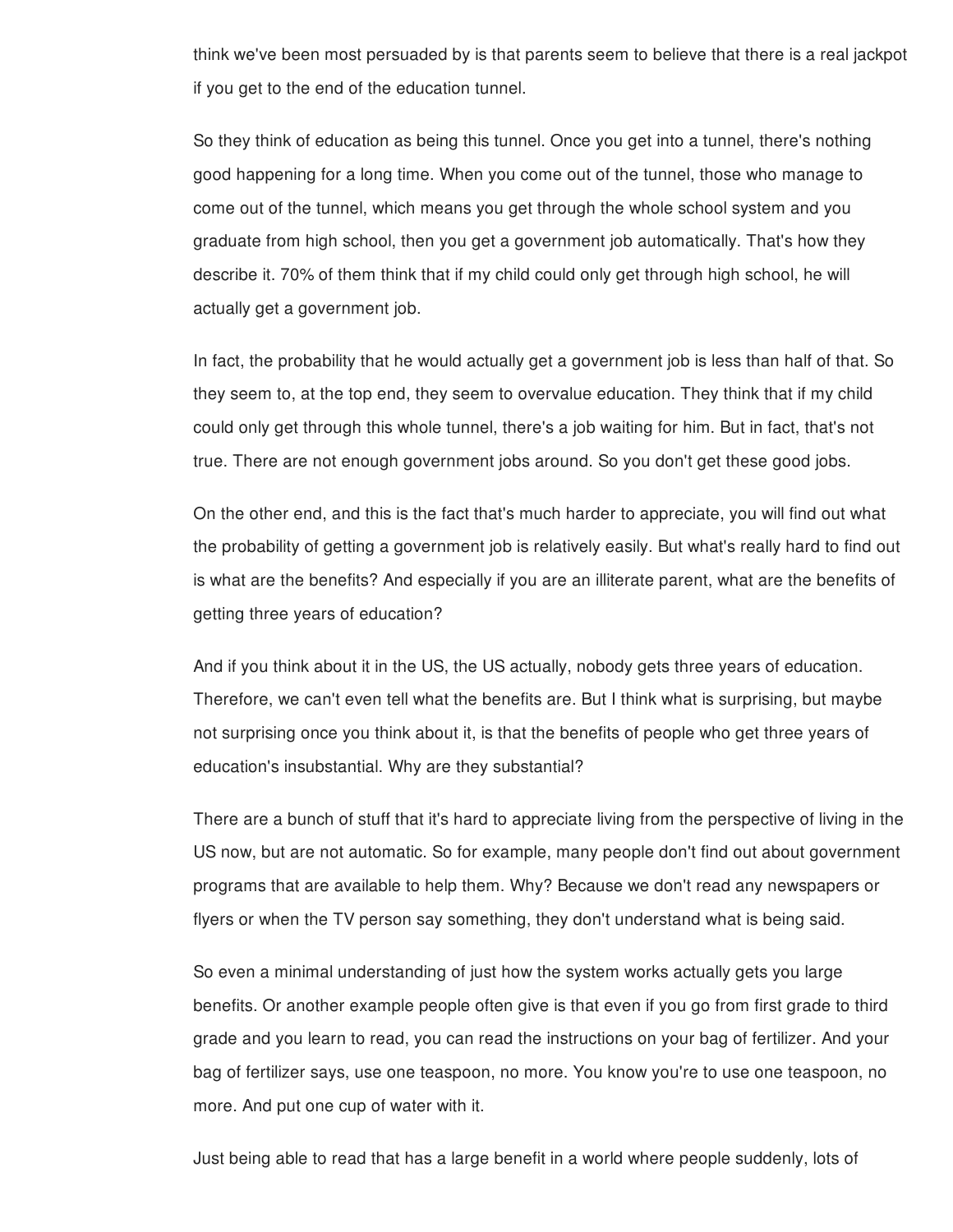evidence of people overusing and underusing fertilizer. So just the fact they can read the instructions on the packet is very, very large, has large benefits. So the reason why even getting a third grade education has a benefit is because there are lots of things in the world, lots of information that's transmitted through reading, for example. Like what the government program is, how to properly use fertilizer, what new seeds have become available for planting.

And that might be in the newspaper. Somebody might have taken an ad. But you don't read the ad, and you never find out. So there are lots of benefits even if you can read a little. You don't have to be able to do calculus to be able to get benefits of education. I think that's the evidence.

This picture that I'm going to show you plots kind of actual and perceived returns in Madagascar to the extent that they can be estimated. The actual returns are pretty constant. The perceived returns come from a survey where parents were asked what the returns were. And the perceived returns look more concave.

This is to say, they are more flat in the beginning, lower returns at the beginning. The beginning, you think that you're not going to get much returns. And then as you go up, they get-- they cross, and you think you are going to get more returns than you actually get.

**AUDIENCE:** [INAUDIBLE].

**PROFESSOR:** What that is is really the percentage increase in your earnings for an extra year of education. When you go to 11, to 12, what's your percentage increase in earnings? So this in some sense is actually not-- this picture sort of gets the idea. But in fact, it doesn't actually tell you how big the effect is.

> The reason is that in fact, there are some people who generally overestimate the benefits for education. So some parents think education's extraordinary valuable. And a lot of parents think that education's completely useless. So this yellow curve is an average of very lows and very highs.

> So in some sense, the average looks actually less wrong than the individual parents think. So some parents are overestimating their returns. They're all sending their children to school. Others just think education's worthless, at least for their children.

And their children is important in that sentence, because a lot of people think education is something that benefits those other children. People from rich families can benefit from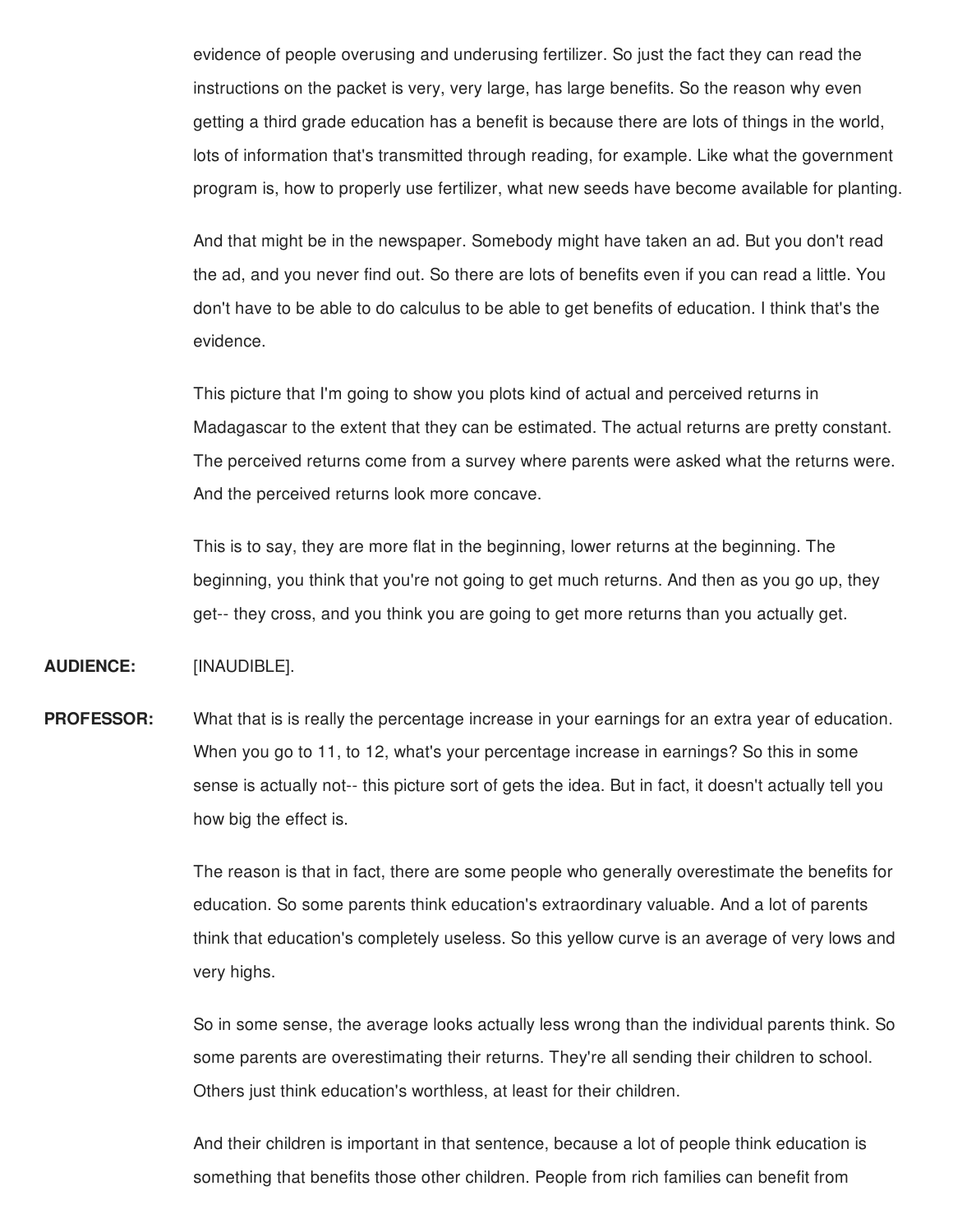education. Our children don't benefit. So there's clearly a strong kind of self-discrimination, which we'll come back to in a bit. So that average actually masks a lot of divergence.

So what I want to do now is I'm going to take this as a hypothesis, the fact that this what I would call elite bias, the idea that people think it's an s shape. Returns are at the high end, no returns at the low end. Assume that that's true. And look at how that can help us explain a bunch of other facts.

So we're going to look at what this does for the parents, the teachers, the students. You see where we're going? We're going to make a hypothesis. We've made the hypothesis. Now we're going to look at what that hypothesis does.

Particularly, you know a bunch of facts, and we'll try to fit together a bunch of those facts. Then at the end, I'll tell you some other facts that you probably don't know, which also kind of fit this hypothesis. So it's sort of a way to give it a bit more power, if you like. Try it out on things.

So one implication is think of the first implication of this. Imagine that, I believe that you get benefits only if you get through high school. And you have three children. And you can't really afford to put all three of them through high school.

So in truth, as we saw, the returns are pretty constant. So an extra year is an extra year. If it were the case that an extra year, an extra year, how should you spend the money? Equally. Since all the children, there's no reason to discriminate. Why give one of them a chance and not the others?

Any bias towards equity will make you just spend equal amounts over the children. Because they're all your children. Why discriminate? One year of education is one year of education. So there's no reason to discriminate.

Now, imagine we believed something else. We believe that the first years of education are worth much. But then the final years are worth a lot. How would we spend our money?

- **AUDIENCE:** I'm assuming you have two kids who are identical. You have [INAUDIBLE]. between the two. And you believe that the latter is the most important [INAUDIBLE].
- **PROFESSOR:** Right. You think of it as being-- you quess which of your children will be good at education. And you're going to give all your education to that child, and give the other one nothing. That's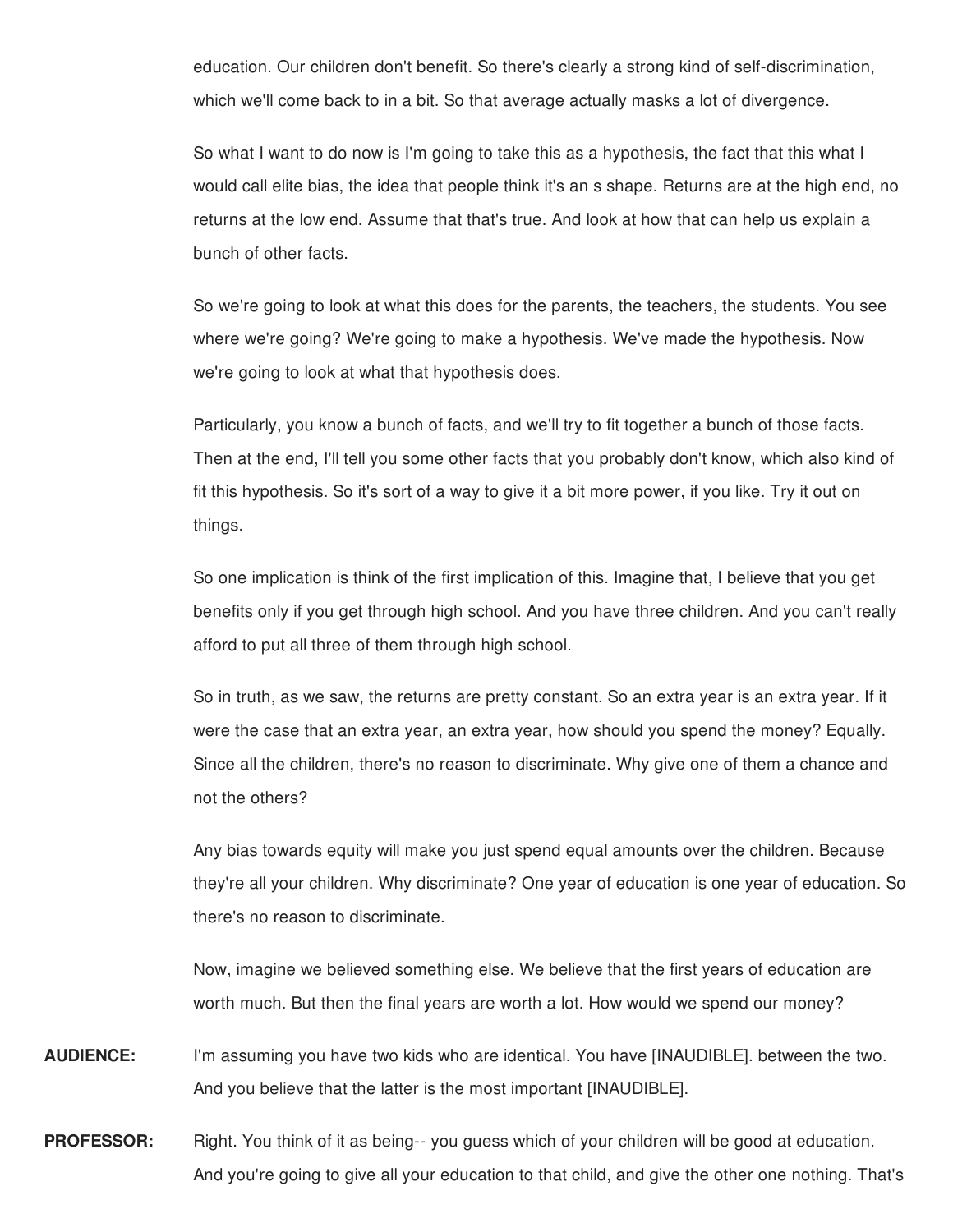one implication of this view, is that you're going to discriminate among your children.

Now, the way you're going to discriminate is probably, you probably don't believe your children are identical. So you're going to look for signs. Maybe in first grade, one of the children was doing better than the other. It means nothing. Some children do well in first grade. Some children do badly in first grade.

Many of you who are at MIT were doing badly in first grade, and then ended up at MIT. I'm sure some people were doing very well in first grade. Didn't get to MIT. So it's a very poor predictor. Your first grade performance, a very, very poor predictor of your long term performance. It's a predictor, but not particularly a reliable one.

But parents, what do they have to go on? They're going to look at which child is doing well in first grade, and then put their money on that one. So you wouldn't probably pick one at random. But you pick one based on some very noisy signal. You observe whether they come back from first grade with, they chewed up their pencils in first grade more or less or something.

And you decide, well, this one's fit for education. This one's not. And then you're going to put your money on that. You're going to find some way of, since you can't spend equal amounts on both, you're going to find some signal that's going to allow you to discriminate. Right? That's what you'd expect.

So actually, let me go back one slide and just talk about discrimination a little bit more before we get to this. So this is something that if you do field work in developing countries, this is something that jumps out at you. And something that you spend-- like me, I've spent all my adult life in the US. So I'm kind of used to the US now.

So you go to somebody's house. What's the chance you'll hear a parent with two children, one sitting here, the other standing there, and he looks at the child who's sitting there and says, oh, that one, he's an idiot. He's not capable of study, literally. I don't mean metaphorically. I mean literally, that one's an idiot. But this one, she's really bright.

And you hear that all the time. It's something you'll never hear in the US. You'll never hear parents actually pointing to one of their children and saying, this one's an idiot. That comes very much out of this theory that in a sense, there are these, I have the pick the winner. The pressure on the parents is to pick the winner. Because if you don't pick the winner, you wasted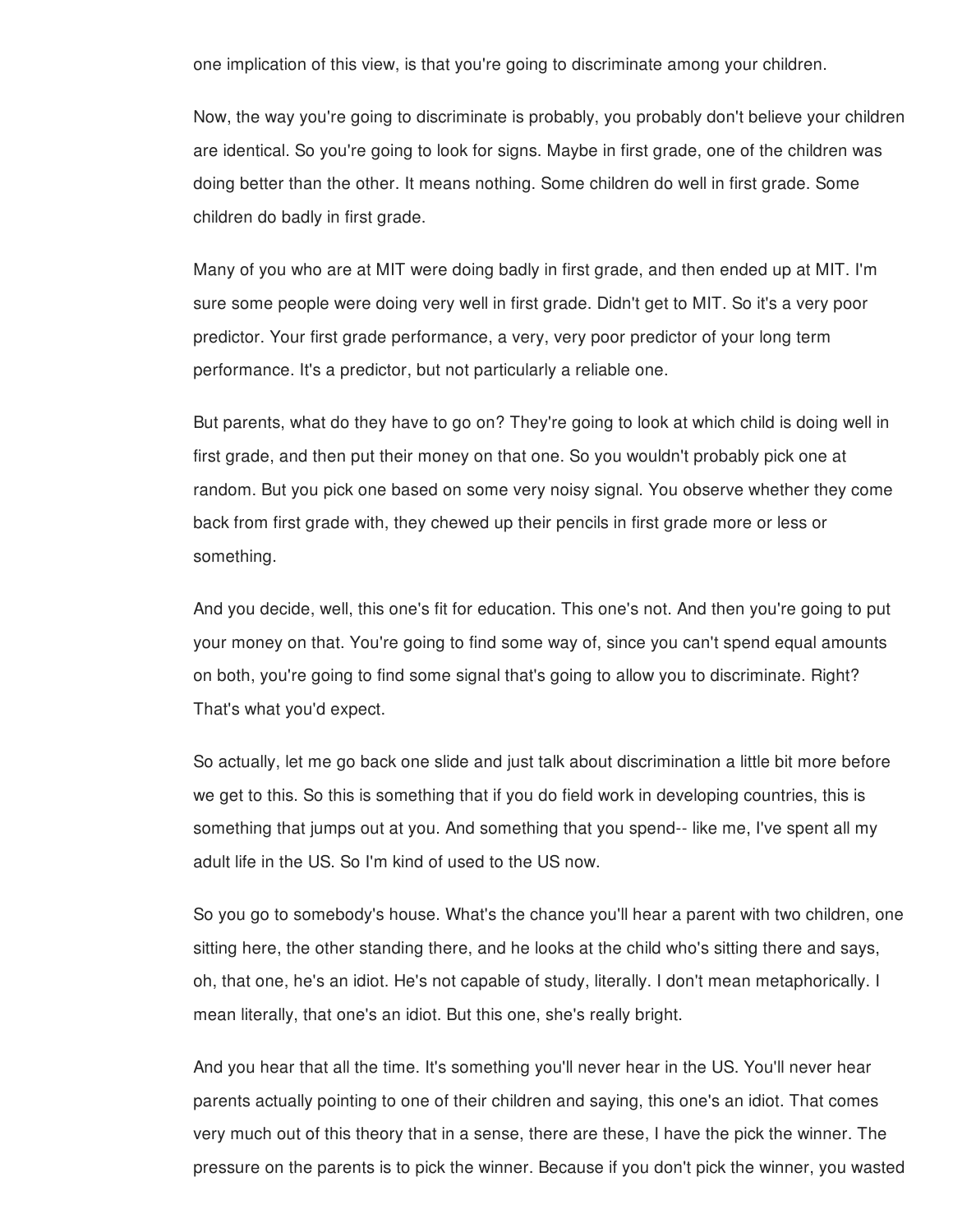your money.

So they're trying to pick the winner. And in a sense, they are, in fact, trying to persuade not just themselves, but also the siblings to go along with it. And you see that very much. I've also seen, which is even more touching, is one child saying, you ask him which school you go to? He says, oh, I go to this school, but I don't really go anymore.

And I said, why? And he says, well, I'm stupid. I can't do it. But you know, my brother over there, he's really smart. He's going to the private school, and he's doing very well. And so everybody in the system internalizes it. You see that very clear, every word having internalized.

And that's useful for the family. Because the family doesn't want to sustain a feeling of inequality. So if all children believe that there's only one child who is smart among them, then it's good for the family. The harmony in the family remains. Because all the other children are willing to not be educated, because they think they are not fit to be educated.

So everybody buys into this idea that this one child is bright. And you see that all the time. Just prima facie, you see it all the time. We'll also talk about evidence. But I also wanted to say that that's the shape of it, is often, you hear people pointing to this child and saying, that one is an idiot.

And that's very striking. If you come to the US, you never hear a parent say that. And I don't think it comes out of the fact that these are worse parents. They love their children. They'll do lots for their children. But they really believe that there is this sort of-- they need to be very good at picking who's the winner.

Because they need to justify that to themselves. They need to justify that to their other children, the fact that they pick the right winner. That's very important to them. And you see that very much.

So two studies. One is in Burkina Faso, they found that if conditional on my cognitive score, in a simple test score, if my brother is doing well, I'm less likely to be in school. So if my brother's doing well, or my sister's doing well, that hurts my chances of getting investment. So that's exactly what we're talking about, picking winners.

Second, in Colombia, they were given a conditional cash transfer. Conditional cash transfer is like some money which you get if you child is in school. And the way it had been implemented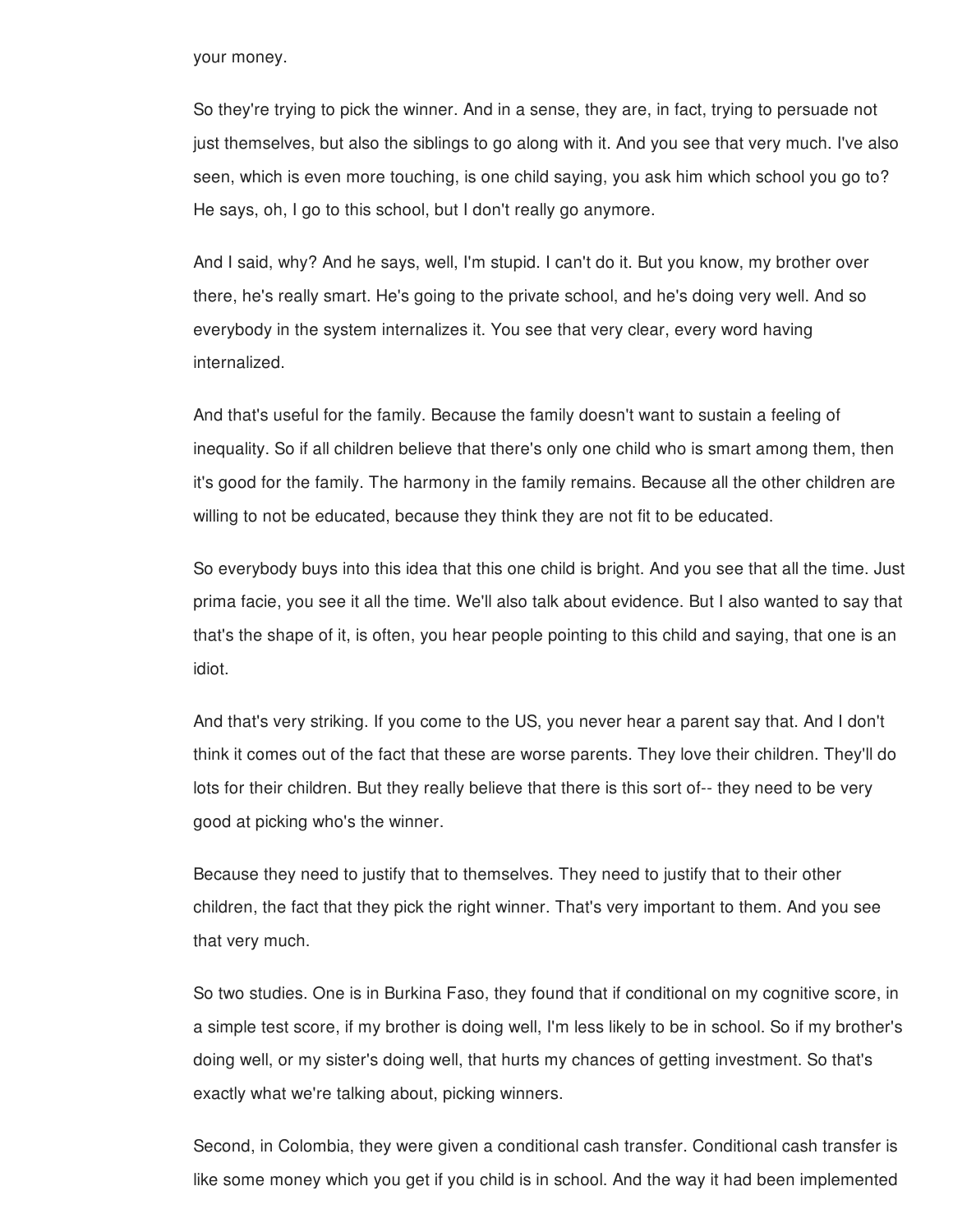is that some children were eligible for it. So basically, when some children were eligible for it, parents decided, well, we'll invest in this child.

like some money which you get if you child is in school. And the way it had been implemented

That picked the child to invest in. That meant you stopped investing in the other one. The other child actually were less likely to go to school, if your brother was encouraged by the government to go to school. So the government was actually kind of focused on one child. And you were getting some money from sending one of the children to school. The other one was then neglected. And so you see exactly this pattern of parents trying-- yeah.

- **AUDIENCE:** How did they choose the children to get the investment?
- **PROFESSOR:** In this particular case, I think it was based on some age rule. I think only certain grades were eligible, if I remember right. So it was like seventh graders can get it, but sixth graders can't, or something. I think that was the rule. It was an age rule, age or I think maybe a class.
- **AUDIENCE:** So they chose a class at a particular level. And then they continued that class throughout.
- **PROFESSOR:** Right. I think that's right.
- **AUDIENCE:** I have a question. Well, I have two questions. Does this pattern stay the same if school is free? If it's still one child that goes to school? And also, if it's conditional cash transfer, wouldn't that increase the income to the family? So they would have more resources to spread around?
- **PROFESSOR:** Yeah. So both are excellent questions. I think yes, it's still true where it's free. Because one of the ways you discriminate is by sending your bright child to private school. You actually spend resources to send him to private school. Or you get him a tutor. He gets special help.

Or he doesn't have to do the housework. He gets time to do his homework in the evening, while all the other children are like tying up the goat or whatever, giving food to the cow, or whatever else they are doing. He's the one who gets to do the homework. So that's one sense in which you still have lots of discrimination.

And to answer your other question, it's true that I think that discrimination, again, that's related. The answer I just gave is also relevant for that, which is that part of the way to operate is not just discrimination in money spent, it's also in time. It's also in this, whose job is to tie up the cow? Whose job is to take care of the younger siblings?

All of those get allocated unequally. So the child who gets to go to private school typically is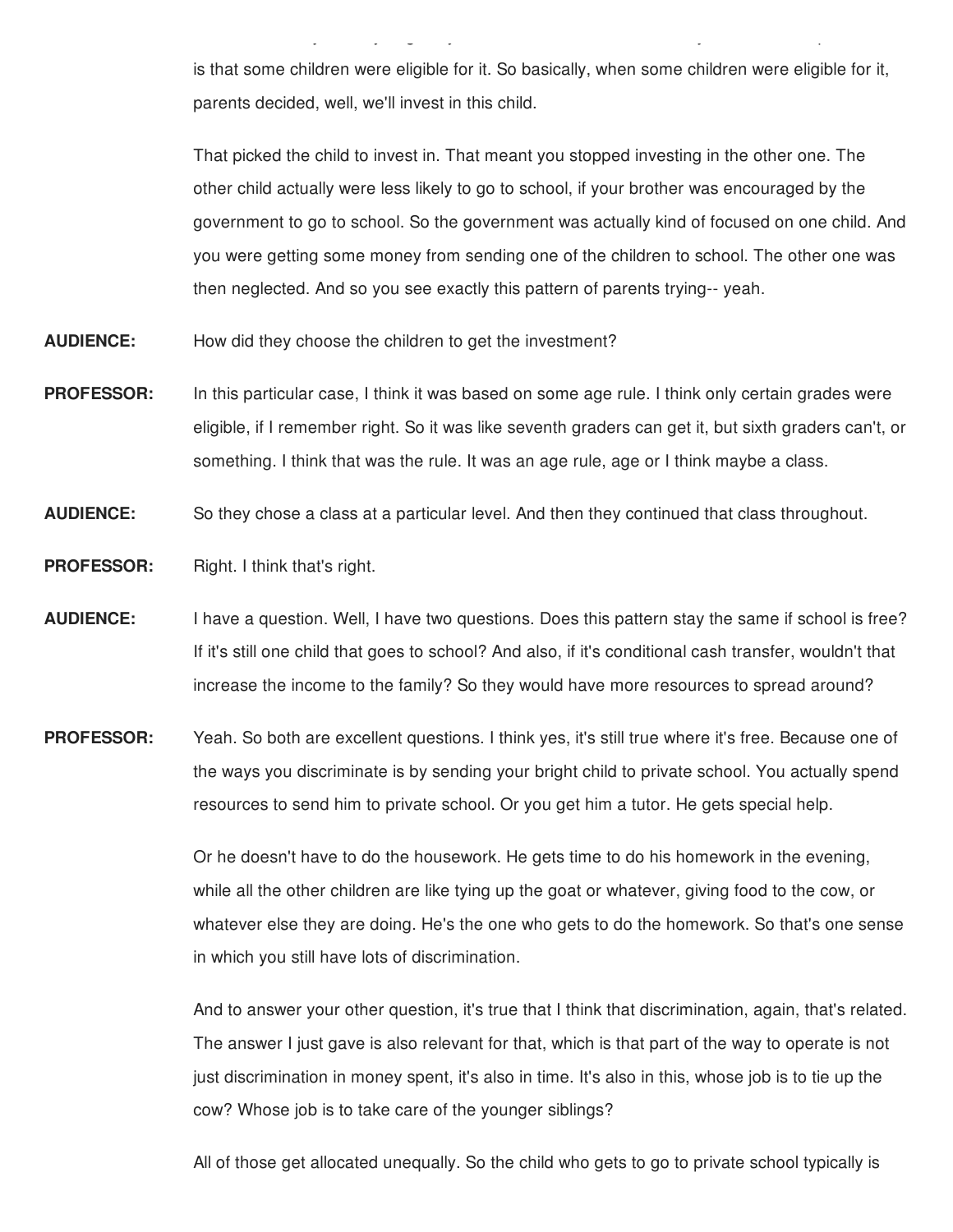also the one who doesn't take care of the cow. So you get loaded on benefits from that. Does that answer your question? OK.

So another implication of this is that, this is a related point, which is that parents will often- another implication of this is that if people associate education with particular forms of getting a particular job, then when there are more of those jobs, they might now start discriminating more against the children. Why? Because now there is a valuable opportunity available for my daughter. She can get this kind of job if she only gets this degree.

And I'm going to now try to, therefore, find resources to make sure my daughter can get that degree. That might mean that I'm going to give up on my son entirely. So discrimination. Another related consequence of this is that when a particular job appears which has high returns, which you perceive generates high returns for education, you would target money towards getting that job.

And that would increase this tendency toward discrimination. So there's an experiment in India, a very nice experiment. What this guy did is there are all these call centers in India. You must have dealt with one. If you've ever had to call United Airlines, for example.

One of the things I love about this is once they hear my name, their accent quickly changes. And they stop trying to fake an American accent. They figure that I don't care so much. But so these call centers are in this part of North India where this is actually huge discrimination against girls, otherwise.

But what he did in this experiment is he went to these villages near the call center and said, well, there's a call center right there. And if your daughter graduates high school, she can get a job there. So that was the experiment. And he went and told-- and you immediately find parents suddenly starting to discriminate against their sons.

They start to figure out, my daughter can get this good job. Now I should just put all the money in her education. And what happens to my son doesn't matter anymore.

So you get this pattern of once parents decide that there is a jackpot to be had, it's very easy to get into these patterns of massive discrimination within the family. So in particular, girls' education went up? Why? Because call centers like girls.

Apparently, the view is, may or may not be true, is that girls are easier to train to be call center employees. They're more docile, more, I don't know. They learn English faster. There are all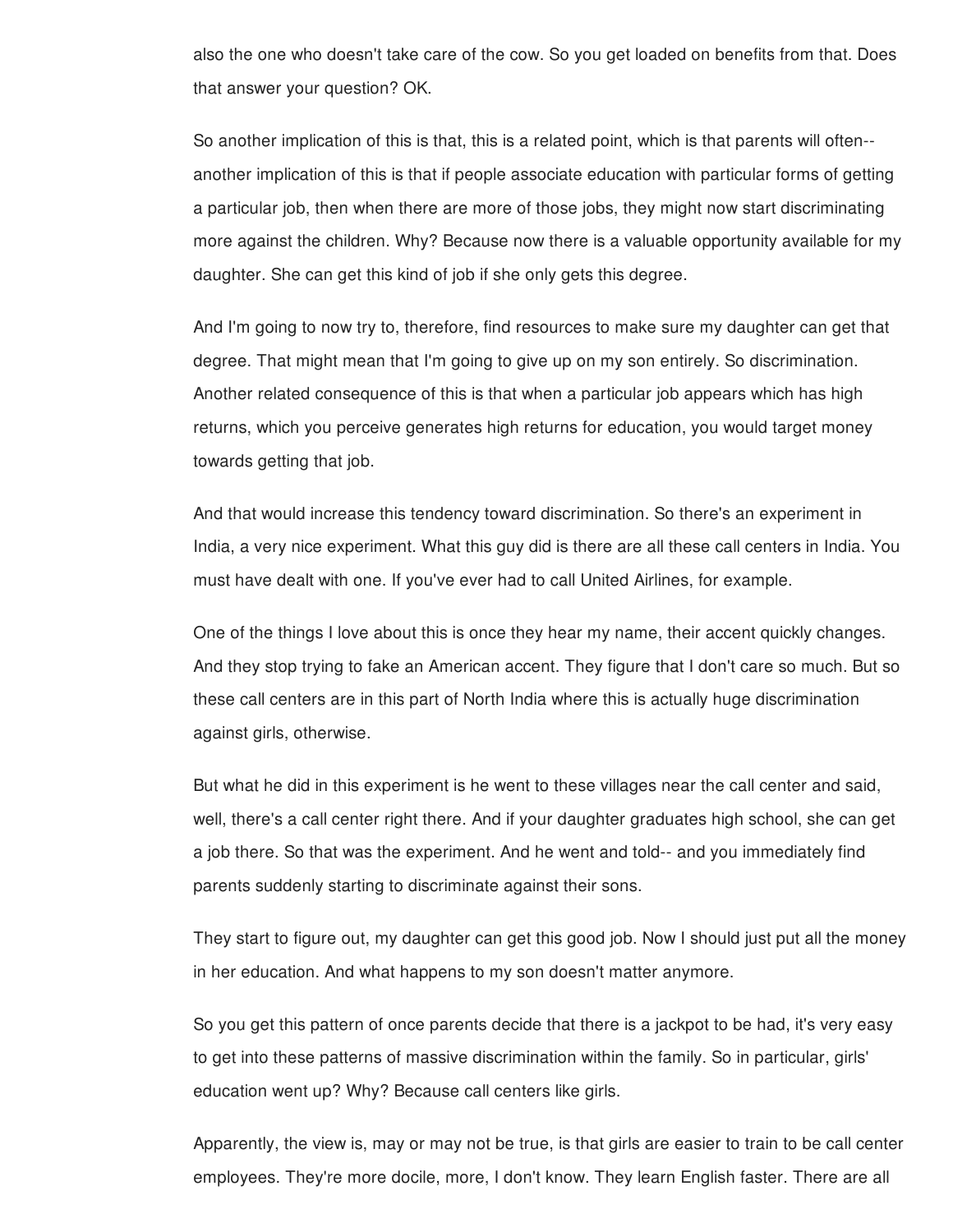kinds of theories. But in any case, call centers like girls, for some unspecified reason.

So they found out that there was a big demand for girls. The result was that you get this effect on boys. On net, boys were not affected. But parents already, the baseline had said, this son, he's not really fit for education. So those kids are really got hurt when this happened.

Because all of those kids who the parents had decided were not fit for education, their education actually dropped when their sisters started getting these jobs. You started substituting away from their education towards less education for them. So this is all to say that parents are actually using all these cues to figure out which child to put the money on. Because they believe that if I put money on one child, I'll get much bigger benefits than sharing it across children. And then all these cues seem to matter. OK, let's go back to a different fact.

Another thing that of course matters is information in this world. For parents, what matters is their perceived returns. That's what we're talking. We're talking about perceived returns. We're talking about the fact that parents think their returns are higher when you get 12th grade education, and low if you get less than 12th grade education, et cetera.

So Madagascar, parents were shown this particular picture. This picture's kind of a way to capture the returns to education. So without any degree, you get three kg of grain. If you get a few more years, you get four. If you get more, you get seven, et cetera. So this was roughly the right scaling. So this is roughly how the returns are in Madagascar.

**AUDIENCE:** Is it [INAUDIBLE] the political [INAUDIBLE]?

**PROFESSOR:** Yeah. So that's the range. For females, it goes from 34 to 163. For men, from 47 to 225. So this was what they were shown. When they were shown this, turned out-- so actually, before they did that, they actually asked parents, what do you think are the returns to education?

> Before they showed them, they actually asked them, if your child got an education, how much would his income go up by? So they had written that down. Then they showed them this picture.

> And what's nice is that the parents who already thought that children were going to get high returns, their behavior didn't change very much. Whose behavior has changed? The parents who thought that the returns for the children were much lower than they really are. And about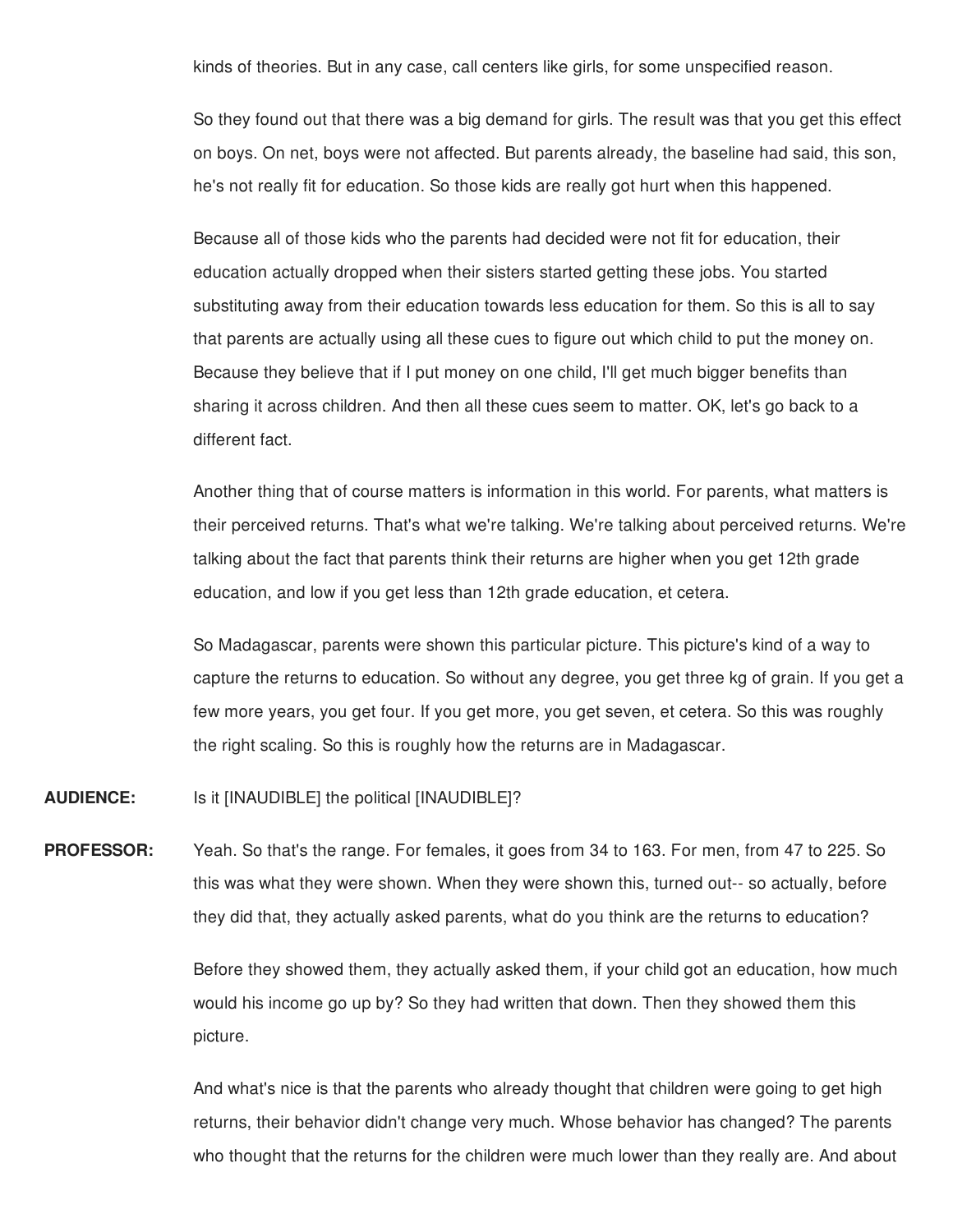50% of the parents had very low returns.

And for those parents, you get a very substantial improvement in-- no, that's not it. I don't know where-- OK. So it was a very substantial improvement in the children's school attendance, to the point where every intervention we have studied, the cheapest way to improve school attendance that we found, ever, is this one. This really is an extraordinarily cheap intervention. It doesn't cost much money to tell people the returns on education are higher than you think.

If you can do it in a credible way, that improves education very cheaply. And it has a substantial effect. This turns out to be the cheapest single thing that Poverty Action's lab researchers found for improving education.

Obviously, it doesn't do everything. You can't go very far with this. Because it's not going to distill all kinds of other things. If the education system's broken, then people are not going to learn anything from the school, et cetera.

But to get them into school, this is a very, very cheap way to do it. So there's lots of parents who are clearly discriminating against their children and not sending them to school because they think their children are not going to get anything out of it. Why do they think that?

Well, they think that their children are never going to make it through the 12th grade, or whatever it takes to get real money from education. So they'll already assume that, my child is never going to make it 12th grade. Since he's never going to make it to 12th grade, what's the point?

And therefore, they don't send children to school. You persuade them that even if you went from third grade to fifth grade you get extra returns, then they start sending children to school. So the returns to primary education for many, many parents are massively underestimated. Yeah.

- **AUDIENCE:** I have a quick question. Is it distributed evenly across the incoming classes? So for example, you were trying to say education was for people who are very wealthy. It could be 120% returns to people-- it's education to people who are lower class to be 0.5%, in which case, that progression will be tilted towards the high end. [INAUDIBLE]?
- **PROFESSOR:** Yeah. So people have looked at that. Typically, it's difficult to look at. Because you could imagine that very few people who are wealthy families stop at third grade. But to the extent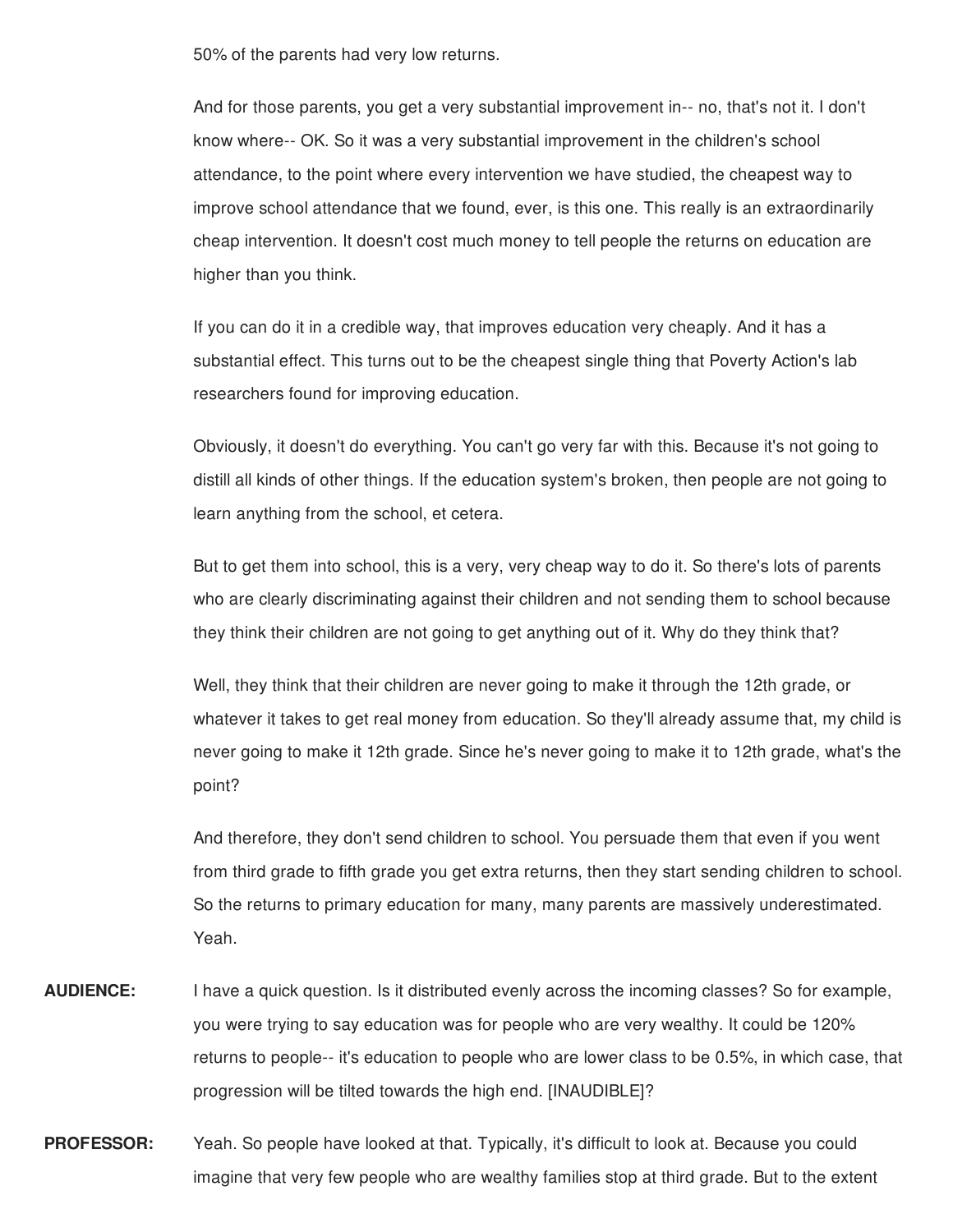that you can look at it, you don't see big differences. There's some differences, but not of the order of magnitude you're suggesting.

**AUDIENCE:** I was wondering if anyone has looked at the peer effects. Like you have a village. And there's several families. And some of them are sending their kids to school, and others aren't.

> Are there any effects that just one family sees how the other kids, look, they're going to school. And they seem to be learning. And they seem to be accomplishing something.

Do they feel like they're just wasting their time? Their parents always complain [INAUDIBLE]. Are there any effects between families?

**PROFESSOR:** Probably. Nobody's looked. I mean, people look at this. But the problem is that when you study peer effects, the first problem is that typically, your peers are not randomly chosen. So you hang out with families that are like yours. So therefore, the peer effects tend to be over estimated. What looked like peer effects could be just the effect of, who do you hang out with?

> So there's lots of evidence of peer effects, but not so much at this level. Because it's hard to randomly assign peers. The one place where you can randomly assign peers turns out to be in college. So there is a nice set of studies, like of Dartmouth, for example.

In Dartmouth, there's a college lottery. And you get different roommates based on your lottery. So if you get roommates who are more inclined to study, you're more inclined to study. You get roommates who are more inclined to drink, you are more inclined to drink.

There seems to be clear evidence of some kinds of peer effects. But it's hard to find because of this reason. If you look at the data, it looks like there's huge peer effects. If you look in the US, and you look around Boston, you'll find that in Somerville, people who live in Somerville seem to live with other people who don't get much of an education. And people that live in Lexington live with other people that get a lot of education.

That's not because of large peer effects. It's because people who want to get a lot of education, good education, go to live in Lexington. Or other characteristics of people who live in Lexington, rich people live in Lexington. It's not because of peer.

So peer effects are hard to detect. But I think that where people have tried to look at it, like with this Dartmouth lotteries and stuff, they find it. But it's hard to detect for the reason we just discussed.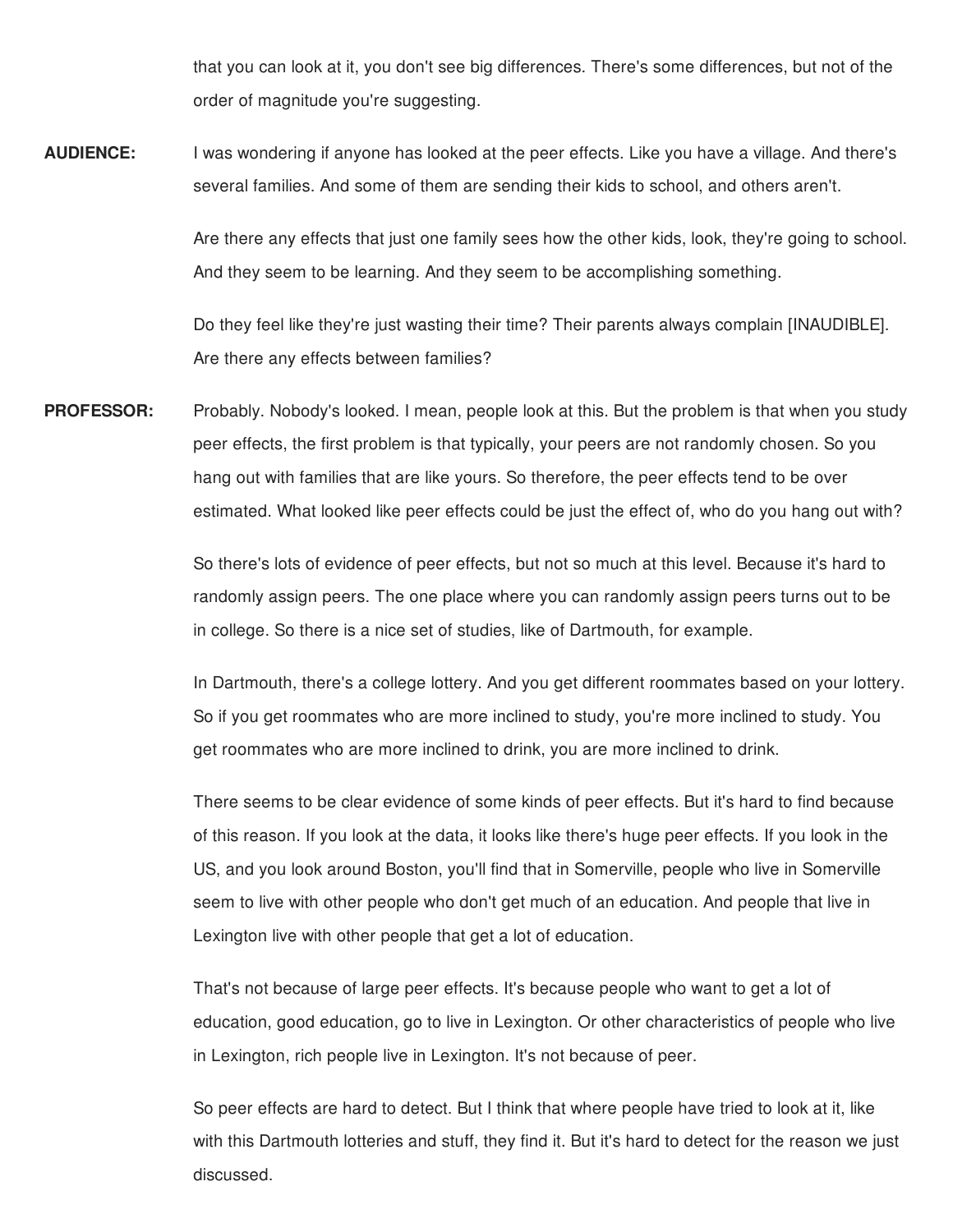OK. So now what I want to do is switch to the teachers. So we talked about the effect of this on the parents. The parents do two things. One is that they don't invest in most of their children. I'll come back to the parents, actually, later. And the second is that they discriminate.

Let's go to the teachers. Same hypothesis. Teachers also believe, and maybe teachers don't intrinsically have to believe this, if parents believe that the only goal of the school is to get their children to 12th grade or whatever to get through school, then teachers will have the same incentives. So the teachers will believe what the parents believe.

Because it doesn't matter what the truth is. I'm going to get paid if the parents like me. And the parents like me if I have the belief that they have. So it's not clear that the teachers even need to have the wrong beliefs.

But I suspect parents, teachers do have the wrong belief. I'll tell you why in a little bit. So first thing that that implies is that teachers will teach to the top of the class. If you believe that the goal of this whole thing is to get children to complete 12th grade, and in addition, you believe that you live in a country where most people don't complete 12th grade, then you're going to say, well, most people are not capable of completing 12th grade.

Because in fact, that's what you see. Only 20% complete 12th grade. In Madagascar, maybe 10% complete 12th grade. And you see that, you say that most people are not going to complete 12th grade.

So therefore, doesn't make any sense to try to get the bottom of the class to-- if I believe A, that completing 12th grade is the only thing that I care about, and B, that only a small fraction of these kids are capable of reaching 12th grade, I think both of which are probably false, but imagine I believe those two things. How should I teach? I'll teach to the top of the class.

Because those are the only people who are going to make it. So I might as well concentrate my resources on that, and forget about the rest. The rest are here as passengers. They're going to come. They're going to listen. They won't get anything. They'll leave. I don't really care, because that's not the goal.

And in particular, there's a nice instance of this. I'll talk about an experiment in a little bit where the school got an extra teacher, let's say for eighth grade, or fourth grade. And in fourth grade, this class was split up. And half the class was given to the extra teacher. And half the class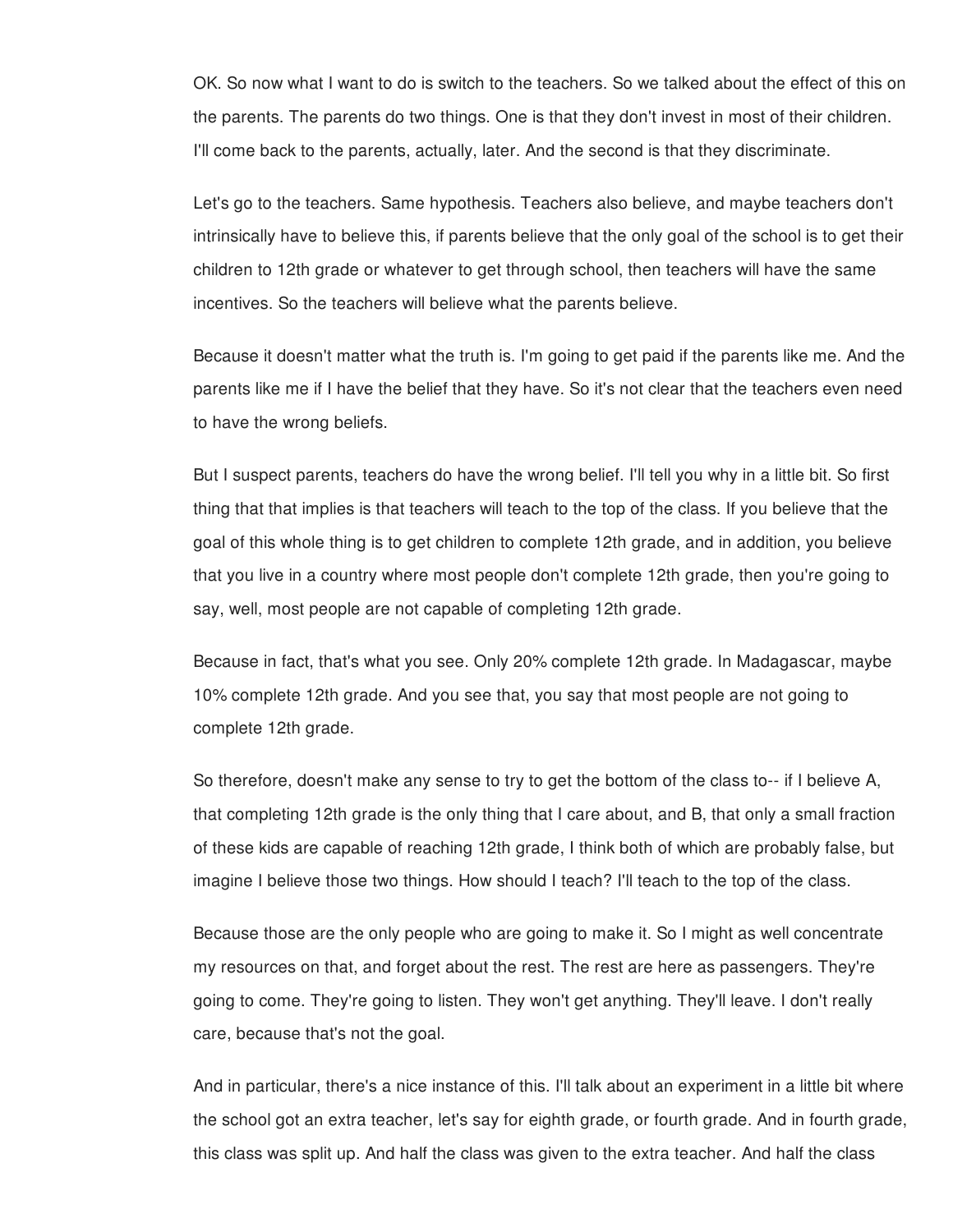was given to the original teacher.

In some of the schools, it was done so that the better performing children went to one teacher, and the worst performing children go to the other teacher. This was done by lottery. So there was a lottery. And one teacher got one, and the other got the other.

The teacher who got the bottom half of the class was really upset. Because they really believe this is pointless. They thought that this was just, why am I teaching the bottom half of the class? There's no point in teaching them. Because they, too, believe that the bottom of the class can't learn.

Because their whole goal is not to get them from fourth grade to fifth grade, but to get them from fourth grade to 12th grade. So the goal of teaching, it's pointless to teach people at the bottom of the class. Because people at the bottom of the class can't learn.

So once you believe that people at the bottom of the class can't learn, then you focus your effort at the top of the class. Now as you can imagine, what is the consequence of that on the students? What would that do to students at the bottom of the class?

- **AUDIENCE:** Well, they were probably discouraged. They'd feel more discouraging if the teacher is actively or subconsciously [INAUDIBLE].
- **PROFESSOR:** Right. Is that what you were going to say? Yeah. So they're going to get discouraged. Now what happens when they get discouraged?
- **AUDIENCE:** Poor performance.
- **PROFESSOR:** Sorry?
- **AUDIENCE:** I said poor performance.
- **PROFESSOR:** They perform poorly. What does the teacher think?
- **AUDIENCE:** Stupid.

**PROFESSOR:** Yeah, they're stupid. So it's a vicious cycle. Because once I believe the start from this theory, that the bottom of the class can't perform, then I give them no attention. They're all discouraged. They're not trying. They're doing badly.

I think they're stupid. Then I feel like, you know, I was right in focusing on the top of the class.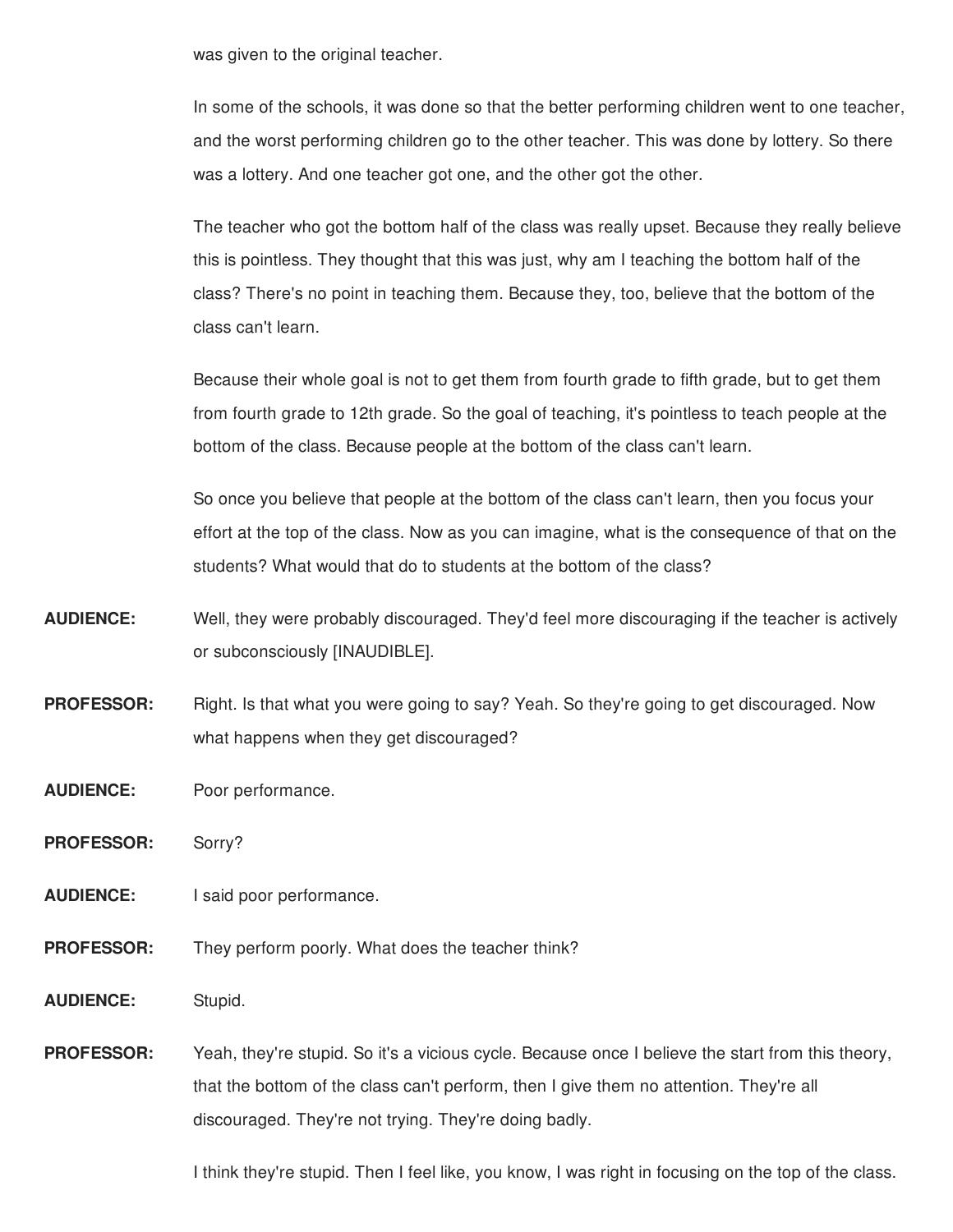So you get into this vicious cycle of false beliefs.

The other thing that this would mean is that teachers also really-- so teachers also, in class, they will look for the kids who can get to their view of whatever the goal is, getting through high school. And if there are a few kids like that in high school in this class, they're going to stop putting in effort. You also expect why teachers would not put in a lot of effort, because they'll think, look, I got stuck with a bunch of dodos who can't learn. What am I doing here?

So once teachers start believing that children are unequal, then you get this phenomenon that lots of teachers also give up. So the Pratham experience is, I think, illuminating here. So one of the experiments you must have talked about was the summer school experiment. The summer school was basically, some villages randomly got a summer school.

The teacher was given some extra money to run a summer school. This is the same teacher who teaches in school where the schools are very low performing. Yet, when this teacher was given a small amount of money and was asked to run a six weeks summer school after a few days of training, that had very large effects on the children's learning.

The children who went to summer school learned a lot. So why is it that this teacher who can teach these children quite effectively in summer school, why doesn't he teach them effectively during the school year? What's going on? How can it be that the same teacher, when he teaches summer school, he gets large gains. But when he teaches regular school, he does so badly?

And one explanation is that in summer school, his job is to attend to the worst performing children. In the regular school, his perception is that his job is to attend to the top of the class. So in the regular year. he's not teaching these children. He's teaching the top of the class.

When he's actually told, teach these children, he actually can do it just fine. It's just that's not what the system is telling him. His view of what his job is is that I have to get the top of the class to learn the entire curriculum, and be able to get into whatever, into a better high school or something. He doesn't see his goal as teaching the bottom of the class.

When you actually ask him to teach the bottom of the class, when that is his assigned job, he does just fine. So that would also be consistent with this view that the real problem is not that the teachers don't have the incentive to teach, or they don't want to teach. But they're being told to teach the wrong thing. They're trying to teach these children something that actually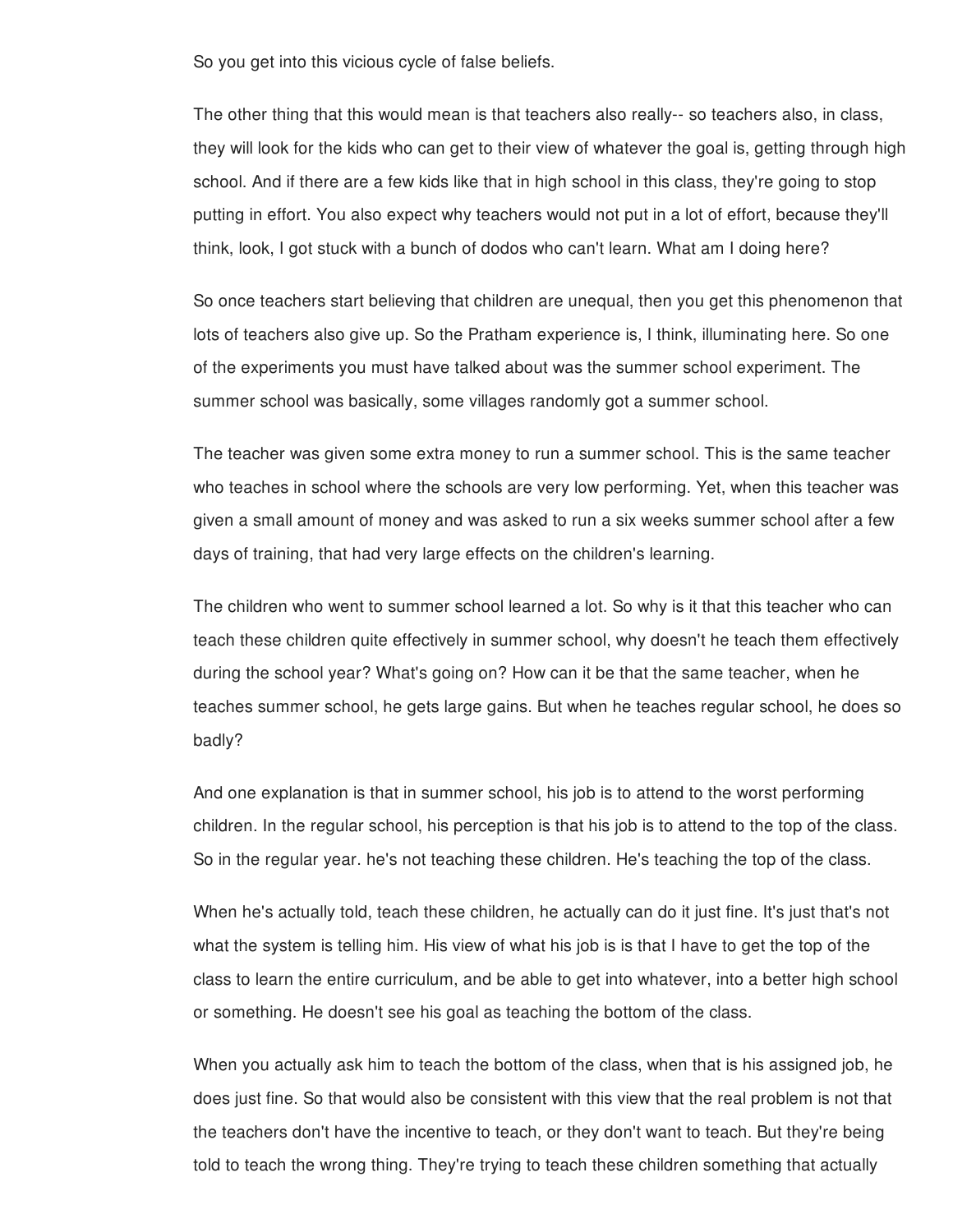isn't.

So here's the experiment I talked about. This is very much on this point. I already talked about this experiment, 120 schools were cut into two, in 60 schools. All schools were given extra teachers. And then half of those schools, the extra teacher was assigned to, the class was split at random.

So every class, they used to have one teacher. Now they have two teachers. Class was split at random. So half the class went to one, half went to the other. In the other half of the schools, they were not split at random. They were split by baseline competency.

So the better performing children were sent to one teacher. The worst performing children were sent to the other teacher. The teacher assigned was random. So you didn't get a better teacher or a worst teacher, but you got to be in a classroom with children like you.

What would our theory say about what's going to happen? If you have any of the top, what would happen in this setting?

- **AUDIENCE:** In both situations, you teach to the top. What it means for the teacher in the randomly assigned room is that the people who were respectively at the top of the class one, they still get taught to. But it means the people, when it's divided into the high performer, low performer, is you teach the top of that little [INAUDIBLE].
- **PROFESSOR:** Exactly. So what this does is, I always wanted to teach the best four people only in the classroom. But the best people in the classroom have changed. When I divide the classroom in this way, the best people in the low classroom is someone who would have never got any attention in the original classroom. Or if it was divided at random, he would never be at the top.

So it changes who gets attention. Moreover, because I'm now paying attention to somebody who's not at the top of the class but in the middle of the class, the children who are at the bottom of the class are more likely to get something out of the class. Because what happens is that the distance between-- imagine that this is a class which has me and someone else. And I can't really read. And somebody else can read Shakespeare.

Now, if you teach to the top of the class, I'll get nothing. But if I'm put it in the classroom with somebody who can read a little better than me, but not that much better, then. If you teach to him, I'll still get something out of it because I'm closer to him.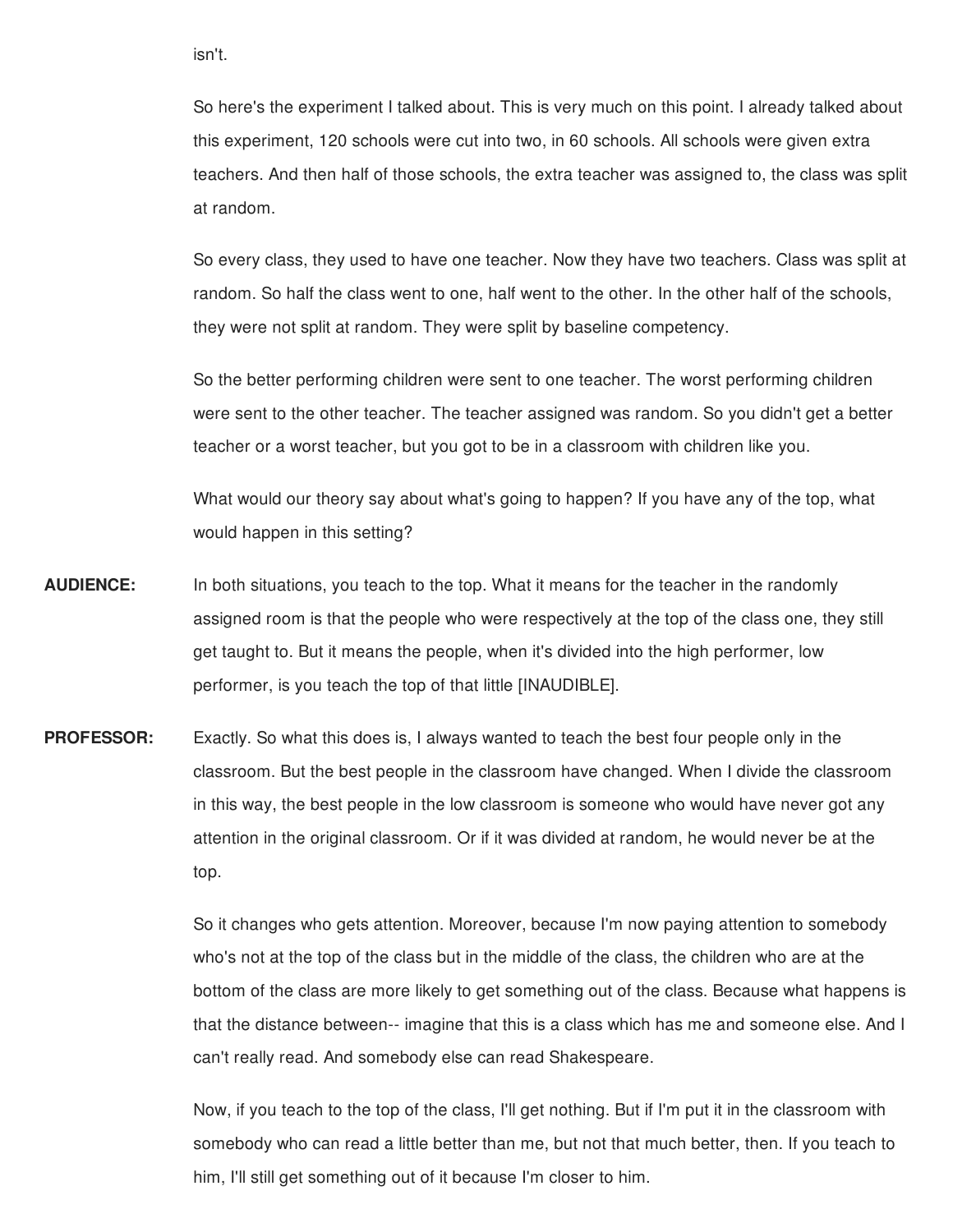**AUDIENCE:** Do the teachers know something? That they've got better--

- **PROFESSOR:** Yeah. That's why they were protesting. And I said this before. They were actually protesting. But once they found out, they decided fine, we'll teach the best of this class. But the best of this class is still much less different from the worst of this class, then the difference between the best and the worst in the original class. So even the worst in this class gets something out of the teaching, where you would have got nothing before.
- **AUDIENCE:** So do you think that it'd be more effective to try to re-educate teachers such that they don't have the attitude that they only teach to the top of the class? Or is it better just to accept that as a reality, sort of like in this survey. And then just trying to make some circumstance to get a [INAUDIBLE]?
- **PROFESSOR:** That's an excellent question. I guess my view is that it's difficult to get the teachers to believe that they should have a different attitude as long as parents have that attitude. So you need to start with the parents. Because after all, the demand for education comes from the parents. So the parents are the ones who are demanding this education.

So in other words, to go back to where we started, in this view, what's wrong with the school system is that the parents think that there's no point in educating their children unless the children are good enough to graduate high school. Therefore, they want the entire education system to focus on the few people in the classroom who are high performing, and ignore the rest. If that's what the parents want, the teachers will deliver that.

And it's going to get too hard to get them to do anything else. You'll first have to start with persuading parents that even if their child is not going to get to high school, he still should be educated. I think that's sort of the, I think, this-- so in fact, that's exactly what they found.

They found that when you do this, when you divide this class up, everybody benefits. The top children benefit. Because they're now being taught. The teacher is focusing on them. The top children of the bottom class benefit, because the teacher is benefiting from them. The bottom children of the top class benefit, because they are now closer to the top of their own classroom.

And the bottom children in the bottom class benefit because they are closer to the top of their classroom. So everybody is better off in this outcome. Because as long as you can't force the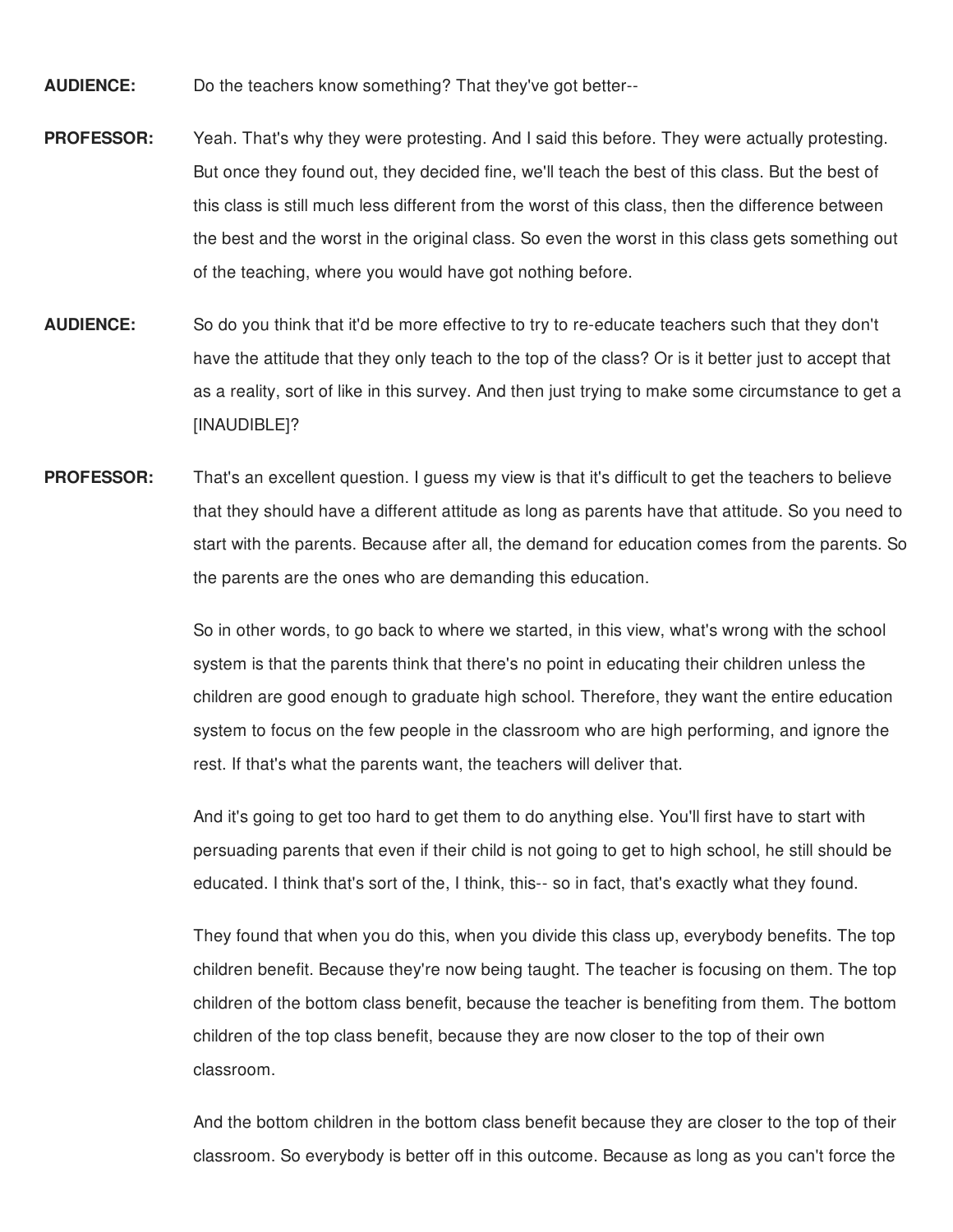teachers to teach the bottom, then what you can do, next best thing, is to bring the bottom closer to the top. And this is what this does.

If teachers are going to teach to the top, then you should try to have classrooms where the bottom is close to the stop. And that's what you see. The evidence is very clear, everyone benefits from creating these tracks. This is the table. I won't go through it. Because we're going to run out of time.

This has already we've said. Who else gets hurt by this is the children, obviously. The children get hurt because they get discouraged. Most children get discouraged. Because they think education is not for them.

And this is especially true in historically discriminated populations. So historically the discriminated populations in many countries tend to be either by race or in India, it's by caste, or girls, depending on the particular structure of discrimination. Historically, discriminated populations tend to already assume that since they have very few people who have been educated, they assume that that's perhaps because they have no talent for it.

And then if you go and tell them, look. So another way to put it is that if you happen to be from a family who believe that you can be educated, then if the teacher says, you're stupid, they won't believe it. They're going to go and argue with the teacher. And say, look, in my family, everybody has a Ph.D. What do you mean, my son is stupid?

Whereas if you're actually from a family where no one has an education, it's much easier to persuade them that their child is not fit for education. So what you're going to do is you're going to reinforce stereotypes in society. Because who's going to believe you when you say your child is stupid? It's going to be the people who have been told historically that they're not fit for education.

They're going to be the most likely to believe you. So this kind of stereotype, the existing stereotype will be reinforced by, if you give people the message that their child is stupid, the existing stereotype would get reinforced. So that's something that you see a lot. You see that the parents in these kind of very poor families tend to be more likely to believe these negative stereotypes of their children.

Another thing that this would explain is why children don't come to school. One thing that people don't emphasize is how rarely children show up in school. A lot of children basically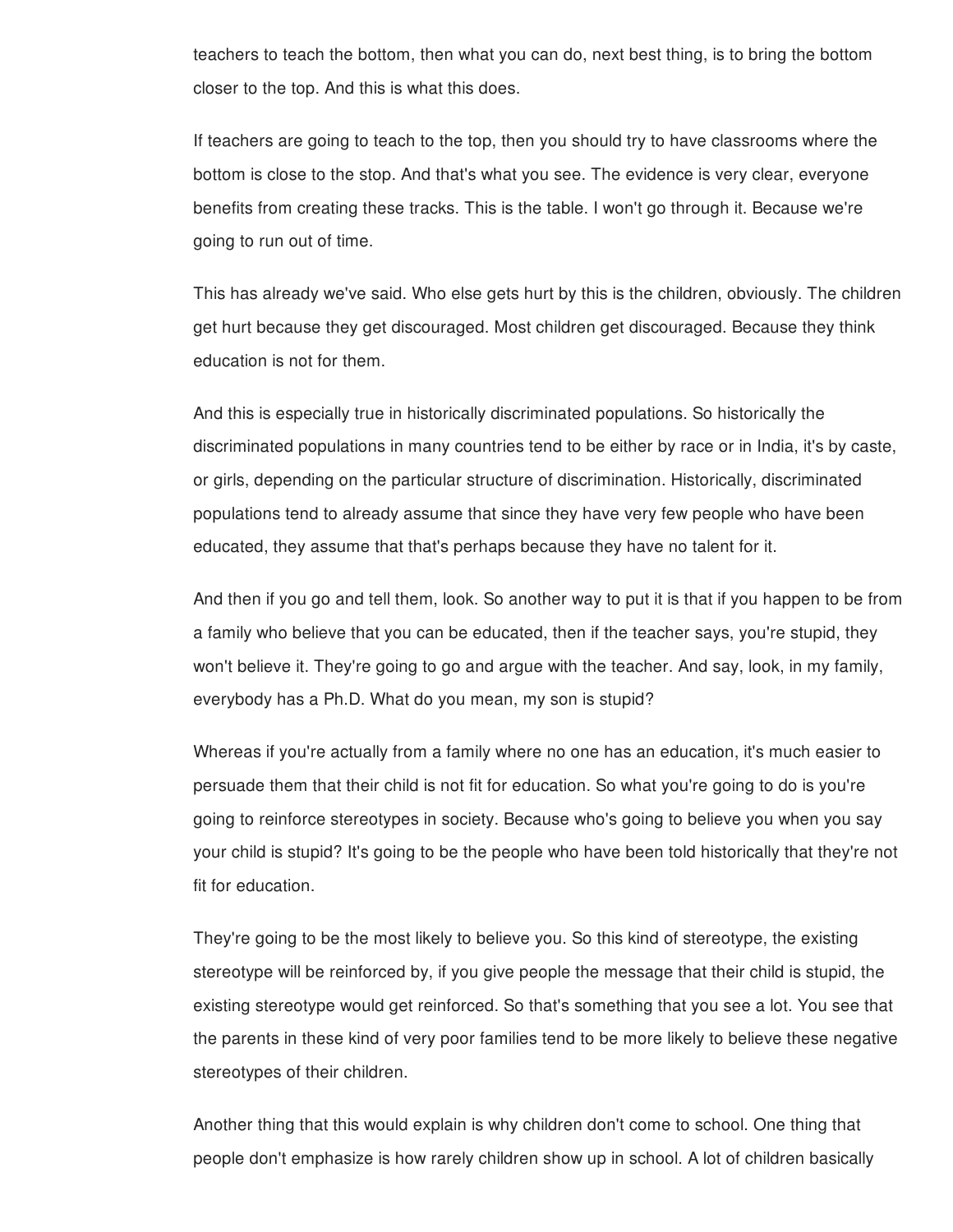completely don't believe that school is for them. And they may be enrolled in school. So on a given day, up to 50% of the children don't show up in a class.

Now, that's also true at MIT, as it turns out, but probably not for the same reasons. But many of these children basically hate being in school. And they hate being in school for the right reason, which is that they're constantly being told that this is not for you.

One interesting additional fact that was, this goes back to the stereotype, this is a nice experiment. So children were asked to solve mazes. You know what mazes are? Like these things where you have to draw a line, and there's a point of entry and a point of exit. And you have to find your way out of it.

So they were given these mazes and asked to solve them. I've done this, actually. It's fun to do. You can take a bunch of sheets and get people in the village to give their kids, and get them to solve them. And it's a very good test of cognitive abilities, it turns out. So that's what people usually do.

Now, somebody has a good idea of trying to follow it. They went to a village in India, and they got together a group of historically low caste people, people who were discriminated against. And combined them with people from high castes, and put them in the same group.

And one experiment, they just asked them, play the maze. Do the maze. And they found no difference between high caste and low caste. They got the exactly same scores. Not everybody didn't get the same score, obviously, but on average, there was no difference.

Second experiment, before they play the game, everybody was asked their caste. So caste was made salient. And immediately, you see a big difference. You see that the people who were historically discriminated self-discriminate. They start playing badly.

They believe that they can't compete with the other guys. And they do much worse. So once you make caste salient, it's exactly this fact that once you prime my belief that I already am unsure whether I can do these things, you prime my belief that I am from a particular caste. I'm playing against these guys from a superior caste. I'm just going to think I'm going to lose.

And it's very simple. You just have to get them to remember what their caste is. And there's another experiment which is also interesting. I'll just say that and then move on. In another experiment, teachers were asked to grade the same paper.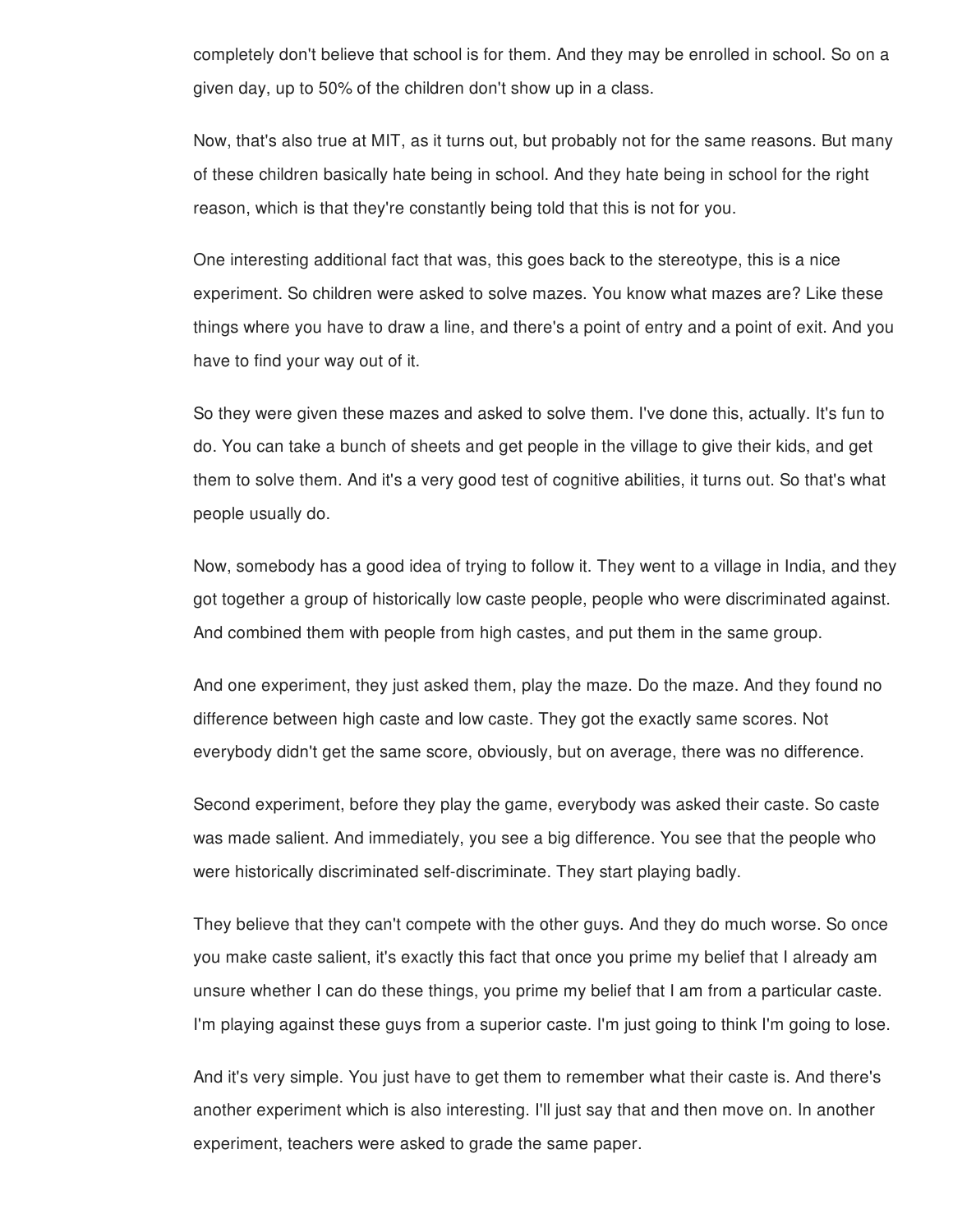And in some, they were told that the paper was from a high caste person. And some, they were told that the same paper was from a low caste person. Same paper, exact same paper, photo copy of the same thing with the same answers, but you're asked to grade it. And in one case, I said, this is from Caste A, the other case, I say it's from Caste B.

That was the experiment. Then the teachers themselves, some of them were from a high caste, and some of them were low caste. Who do you think discriminated? What was the pattern of discrimination?

**AUDIENCE:** I'm guessing the high class discriminated against the low class.

**PROFESSOR:** Turns out the opposite. The low class discriminated against the low class. Low class were scoring their own caste people lower. Because they also believe that people from their caste cannot do it.

> So you have this underlying stereotype. And now you prime that by saying, this kid is stupid. What are they going to do? They're going to give up very quickly. As they already believe that they are not really capable of doing it.

**AUDIENCE:** In the maze experiment, did the results from the high caste [INAUDIBLE] change [INAUDIBLE]?

**PROFESSOR:** I think they went down, if I remember correctly. They went down, but the others went down.

**AUDIENCE:** In the grade paper example, did the high caste graders discriminate also against the low caste?

**PROFESSOR:** No. No discrimination from the high caste. Only the low caste--

**AUDIENCE:** Did they grade the high caste papers any higher?

**PROFESSOR:** No.

**AUDIENCE:** OK.

**PROFESSOR:** Zero effect of the high caste. Only the low caste teachers discriminated against the low caste students. It was dramatically-- it's not what I expected. But it does show this self-discrimination is very powerful. The reason I emphasize that is that that's the problem here.

Once I have a classroom full of kids who are being told they're stupid, the ones who are from a